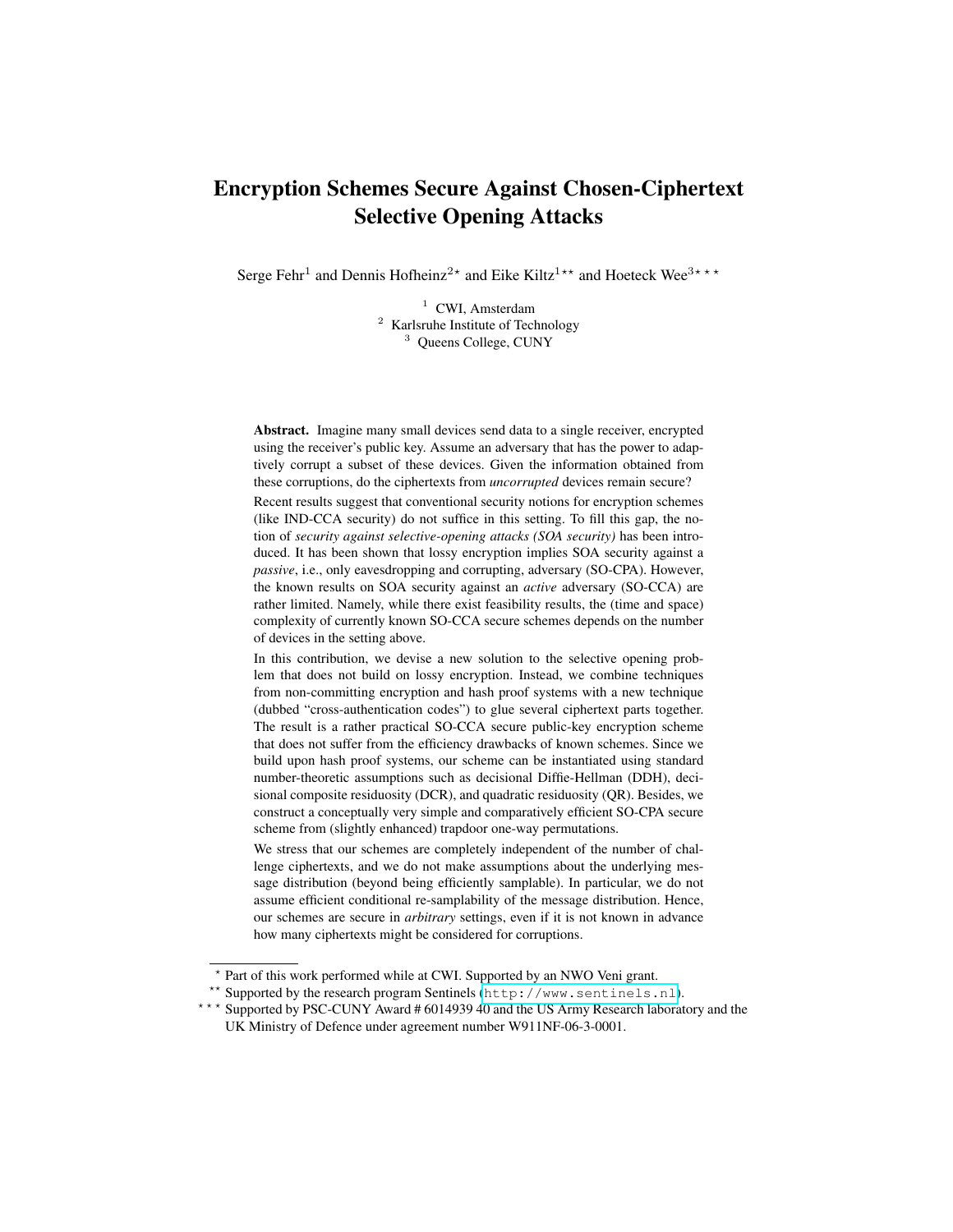## 1 Introduction

The generally accepted notion of security for public-key encryption is indistinguishability of ciphertexts under chosen-ciphertext attacks (IND-CCA, cf. [\[27,](#page-21-0) [30,](#page-21-1) [16\]](#page-21-2)). For IND-CCA security, it must not be possible to tell which one of two adversarially chosen messages is encrypted, even when given access to a decryption oracle. The notion of IND-CCA security has proved extremely useful. On the one hand, it essentially captures the notion of a secure channel against active attacks (see [\[9,](#page-21-3) [12\]](#page-21-4)). On the other hand, efficient IND-CCA secure encryption schemes can be constructed under standard number-theoretic assumptions (e.g., [\[13,](#page-21-5) [26,](#page-21-6) [23\]](#page-21-7)).

However, there are realistic scenarios in which IND-CCA security is not known to provide security. For instance, consider a setting in which a large (and possibly a priori unknown) number of small devices send data to a single receiver. Each device encrypts its messages using the receiver's public key. Now assume an adversary that has the power to adaptively corrupt a subset of these devices. Say that, upon corrupting a device, the adversary learns the device's complete internal state, including the random coins used during previous encryptions. In that sense, the adversary may ask for *selective openings* of ciphertexts. The obvious question is: do the *unopened* ciphertexts remain secure? That is, can the adversary conclude anything about the plaintexts sent by uncorrupted devices, beyond of course what is implied already by the revealed plaintexts? While intuitively, the answer should be "no" for a secure public-key encryption system, IND-CCA security does not seem to be immediately useful in this setting. (E.g., [\[21\]](#page-21-8) shows that whenever encryption constitutes a commitment to the respective message, the scheme cannot be proven secure using black-box techniques. This holds independent of whether the scheme is IND-CCA secure or not.) We clarify that the problem becomes moot if the senders can erase their randomness after sending the encrypted messages (cf. [\[1\]](#page-20-0)). However, reliable erasure is difficult on a real system. As such, we will only focus on solutions that do not require erasures.

So far, only little is known on the construction of public key encryption schemes that are secure under selective opening attacks (SOA secure) as discussed above. Concretely, [\[3,](#page-20-1) [5\]](#page-20-2) have shown that every *lossy* encryption scheme (cf. [\[29\]](#page-21-9)) is SOA secure against *passive* (i.e., eavesdropping) adversaries. This yields a generic construction of SOA secure encryption that allows for fairly efficient instantiations. However, [\[3,](#page-20-1) [5\]](#page-20-2) leave open the question of designing schemes that are SOA secure against *active* adversaries.

Our contribution. We construct practical public key encryption schemes that are SO-CCA secure, i.e., SOA secure against active attacks. Interestingly, we substantially deviate from previous techniques to obtain SOA security. To explain our approach, let us briefly sketch how [\[3,](#page-20-1) [5\]](#page-20-2) employ lossy encryption to achieve SOA security.

(Passive) SOA security from lossy encryption. Lossy encryption schemes have the property that the scheme's "real" public key can be substituted with a "lossy" public key. Real and lossy keys are computationally indistinguishable, so – at least in a passive security experiment – this change cannot be detected by an adversary. Now lossy keys have the property that encryptions performed with them yield "lossy" ciphertexts that are statistically independent of the plaintext. In particular, a given lossy ciphertext can be – in general inefficiently – explained (or, opened) as an encryption of an arbitrary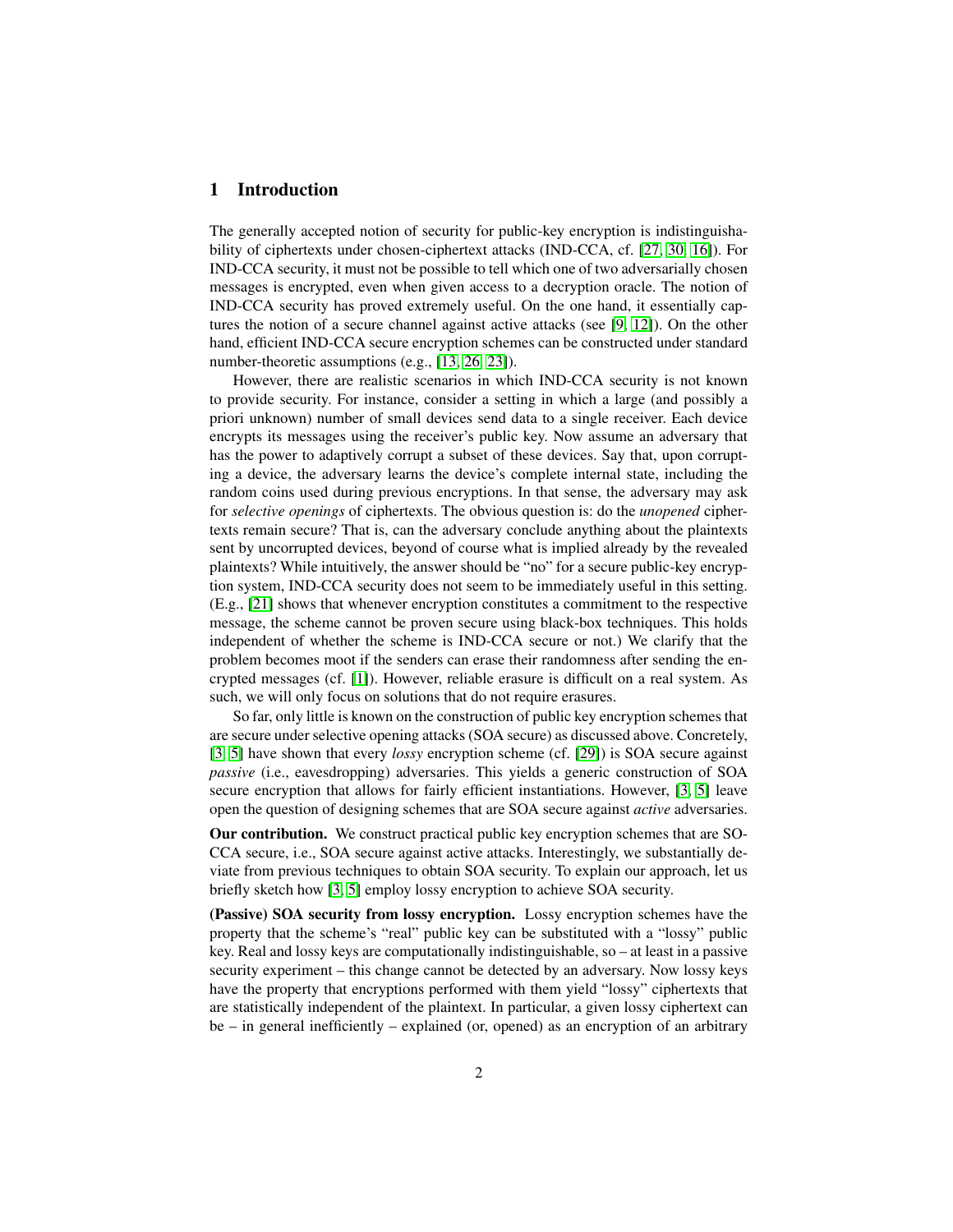plaintext. Consequently, an SOA adversary cannot distinguish real keys, ciphertexts, and openings from those implied by lossy keys. But in the lossy case, the adversary's view is statistically independent of unopened messages; SOA security follows.

SOA-CCA security from lossy encryption, and its limitations. Now consider an active SOA adversary (i.e., one that is equipped with a decryption oracle). To prove SO-CCA security, now additionally adversarial decryption queries have to be answered. Obviously, this is impossible with fully lossy keys (i.e., keys that *always* encrypt to ciphertexts that are independent of the plaintext). In the IND-CCA case (see [\[29\]](#page-21-9)), the solution to this dilemma is to make sure that *only* the challenge ciphertext is lossy. Technically, the security proof consider an "all-but-one" (ABO) public key. The ABO public key only encrypts the challenge ciphertext into a lossy ciphertext, and the corresponding ABO secret key can be used to decrypt any ciphertext except the lossy challenge ciphertext (and thus can be used to answer decryption queries).

This technique works well in the IND-CCA case, since there we have only one challenge ciphertext. However, with SOA security, we have to deal with a – possibly huge – vector of challenge ciphertexts that correspond to all openable ciphertexts. We would need "all-but-many" public keys that allow to make *only* the challenge ciphertexts lossy. (In fact, this is the exact approach taken by [\[20\]](#page-21-10).) However, a counting argument shows that now the public-key size is at least linear in the maximal number of challenge ciphertexts. In realistic examples as the one above, there might be thousands of openable challenge ciphertexts. Hence, the lossy encryption approach leads to fairly impractical schemes, which have huge keys, and which actually achieve only *bounded* SO-CCA security. The latter means that the number of challenge ciphertexts for which the scheme is secure, is limited once the public key is chosen. If the number of potentially openable ciphertexts happens to exceed this limit, nothing is guaranteed anymore.

Another limitation of this approach is that, unless a lossy ciphertext is *efficiently* openable (a property which is not known to hold for most lossy encryption schemes), the lossy encryption paradigm only achieves (bounded) so-called IND-SO-CCA security. This in particular means that SOA security is only guaranteed for joint message distributions that are *efficiently conditionally re-samplable*. This means that even when *conditioned* on an arbitrary fixed subvector of messages, the remaining messages need to be efficiently samplable.<sup>[4](#page-2-0)</sup> Many realistic settings (e.g., encryptions of ciphertexts, commitments, or signatures for fixed messages) correspond to *not* efficiently conditionally re-samplable message distributions. So without extra assumptions, lossy encryption implies only bounded SOA security in a restricted class of settings.

Our approach. We show SOA security using techniques from non-committing, resp. deniable encryption (e.g., [\[10,](#page-21-11) [15,](#page-21-12) [24,](#page-21-13) [11\]](#page-21-14)). Non-committing encryption (NCE) schemes allow for "equivocable" ciphertexts that are computationally indistinguishable from real

<span id="page-2-0"></span><sup>&</sup>lt;sup>4</sup> We remark that it is not obvious from [\[20\]](#page-21-10) that their IND-SO-CCA secure scheme (Section 4.6) requires this additional condition on the distribution of the challenge messages. However, if this condition is not satisfied, then the challenger in the ideal game (in the definition of IND-SO-CCA security) is *inefficient*, and as such it *cannot* be argued in the security proof that in the ideal game the real public key can be replaced by a lossy key.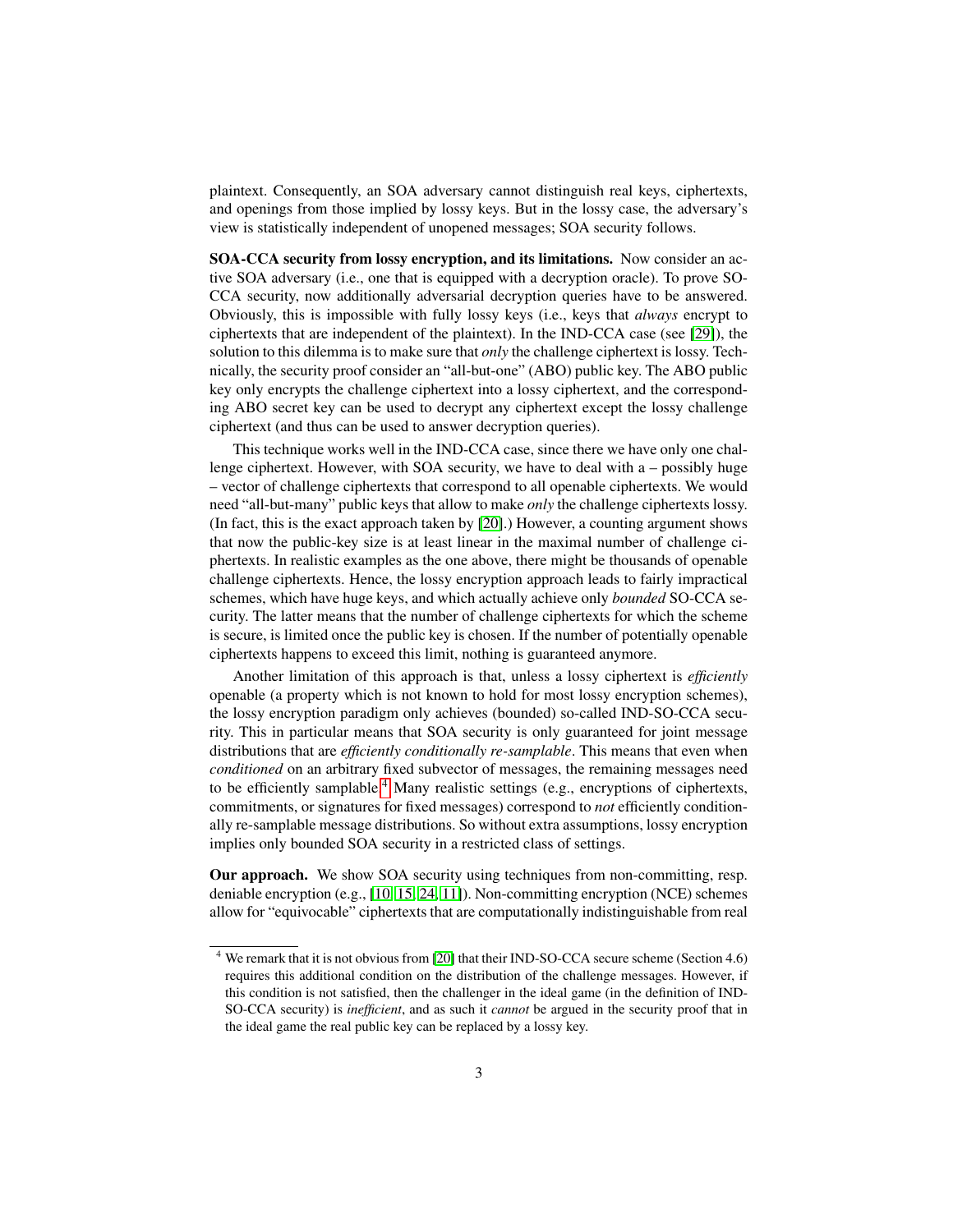ciphertexts, but can be efficiently opened arbitrarily.<sup>[5](#page-3-0)</sup> To achieve security against selective opening attacks, we rely on an idea from the deniable encryption scheme of Canetti et al. [\[11\]](#page-21-14). In their scheme, an encryption of 0 corresponds to a random string and that of 1 corresponds to a pseudorandom string (with a sparse range); it is easy to see that 1-encryptions are equivocable and can be opened as both 0 and 1. We will similar ideas in our schemes, which allows us to turn *all* SOA challenge ciphertexts into equivocable ones *one by one*. (Recall that in a sense, the reason why the lossy encryption paradigm does not mesh well with SO-CCA security is that lossy encryption only provides a handle to turn *all* challenge ciphertexts into lossy ones *at once*.) Finally, when all challenge ciphertexts are equivocable, we can argue that they do not contain any information about the unopened messages, and SOA security follows. Unlike previous constructions based on lossy encryption, we do not change the distribution of the public key in either our simulation or in the analysis.

We stress that the complexity our scheme does not depend on the number of challenge ciphertexts. So at the time of, say, constructing a PKI using our scheme, the number of potentially openable ciphertexts does not have to be known. We also remark that our approach achieves SOA security against *arbitrary* message distributions. We do not need to make extra assumptions on the underlying encryption scheme, or on the message distribution.

We first showcase our approach with a conceptually very simple scheme that is SO-CPA secure, i.e., SOA secure against passive attacks. Interestingly, we can base our proof upon general complexity assumptions, i.e., on the assumption of (a slightly enhanced version of) trapdoor one-way permutations. Going further, by our discussion above, NCE techniques do not necessarily suffer from the limitations of lossy encryption when it comes to active attacks. However, we have yet to describe how to handle decryption queries in the security proof, and, indeed, the simple SO-CPA secure scheme needs to be adjusted in several non-trivial ways in order to obtain our SO-CCA secure scheme.

Our scheme. In our SO-CCA secure scheme, encryption of a (multi-bit) message is performed bitwise, with one ciphertext element per bit. If the plaintext bit is 1, the corresponding ciphertext element X is an element of the language  $\mathcal L$  associated with a hash proof system (HPS, cf. [\[14\]](#page-21-15)). If the bit is 0, the ciphertext element is a random element, which will most likely be not in  $\mathcal{L}$ . Additionally, the ciphertext contains an authentication tag T, whose key K is the HPS key<sup>[6](#page-3-1)</sup> associated to X in case  $X \in \mathcal{L}$ (computed with the help of the witness), and a random key is taken in case  $X \notin \mathcal{L}$ . Decryption checks if the authentication tag T is verified correctly by the HPS key  $\hat{K}$ computed from X (by means of the HPS secret key), which is the case iff  $X \in \mathcal{L}$ , i.e., 1 was encrypted. This approach is somewhat similar to the original Cramer-Shoup

<span id="page-3-0"></span><sup>5</sup> NCE talks about openings in which *secret keys*, as opposed to encryption randomness, are released. As a consequence, NCE schemes are comparatively inefficient and have severe limitations (see [\[28\]](#page-21-16)). Our work shows that when "opening" refers to encryption randomness only, then NCE techniques allow for quite practical schemes.

<span id="page-3-1"></span> $6$  We adopt the notation of [\[22,](#page-21-17) [25\]](#page-21-18) to view a HPS as a key encapsulation mechanism, i.e., to call HPS instances "ciphertexts" and HPS proofs "keys."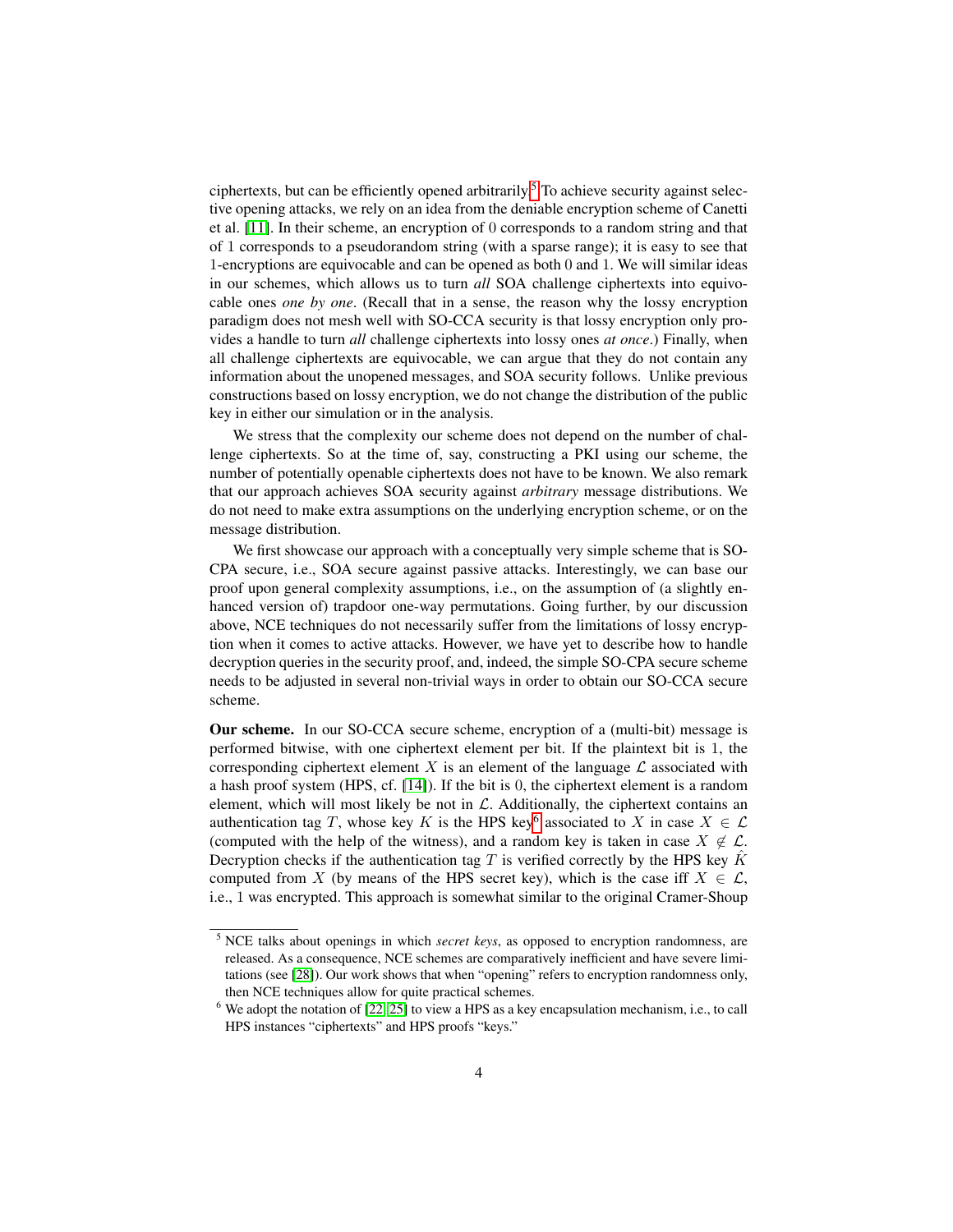cryptosystem ([\[13,](#page-21-5) [14\]](#page-21-15)), only that the HPS keys are used for authentication and not to directly pad a message.

Opening a ciphertext part as an encryption of 1 means releasing a witness for  $X \in \mathcal{L}$ . Opening as an encryption of 0 means releasing the randomness used to randomly sample  $X$ . The crucial observation now is that 1-encryptions are equivocable: to open a 1-encryption as a 0-encryption, simply claim that  $X$  and  $K$  were randomly sampled, and provide the corresponding coins. Hence, equivocating all challenge ciphertexts means substituting them by all-one encryptions. This can be done as follows. For any  $X \notin \mathcal{L}$ , first the corresponding randomly chosen key K is replaced by the corresponding HPS key (which does not change the adversary's view due to statistical properties of the HPS), and then X is replaced by  $X \in \mathcal{L}$  (which is indistinguishable to the adversary due to the assumed hardness of  $\mathcal{L}$ ).

In order to have CCA security, it is important that the above changes can be done (and argued) while at the same time being able to answer decryption queries. This is indeed the case in our construction since decryption queries can be answered with the help of the HPS secret key, while the hardness of distinguishing  $X \in \mathcal{L}$  from  $X \notin \mathcal{L}$ holds even when given the HPS secret key.

The formal security proof uses ideas similar to those of Cramer and Shoup. We stress, however, that our proof is structured quite differently, since additional complications arise due to the fact that each ciphertext contains several  $X$ 's (one for each plaintext bit), and we have several challenge ciphertexts. Due to this, it will be crucial how exactly and in which order the challenge ciphertexts are substituted by all-one encryptions. Furthermore, we need an authentication tag  $T$  that allows to "glue" together in a non-malleable way the L HPS ciphertexts  $X_1, \ldots, X_L$ , obtained by encrypting an L-bit message, via their corresponding keys  $K_1, \ldots, K_L$ .

Cross-authentication code. In order to "glue" HPS ciphertexts together, we make use of a new kind of information-theoretic authentication technique, which we call *crossauthentication*. Recall that in standard authentication, the authentication tag is computed from the message and the key, and can then be used to verify the authenticity of the message with the help of the key. In a cross-authentication code (XAC), the authentication tag is instead computed from a *list*  $K_1, \ldots, K_L$  of keys (and there is no designated message). It should be possible to verify the correctness of the tag  $T$  with *any* single key  $K_i$  from the list, and it should be hard for an adversary to forge a tag  $T'$ that is accepted by one of the keys, even if the adversary is given all the remaining keys and a correctly computed tag  $T$ . To the best of our knowledge, this concept has not been studied before. It is an important ingredient to our construction but might also find other applications as well. We give a formal definition and propose an efficient construction.

Other related work. Dwork et al. [\[17\]](#page-21-19) study SOA security of commitments, and provide a connection to the Fiat-Shamir methodology. Hemenway et al. [\[20\]](#page-21-10) were the first to devise SO-CCA secure public-key encryption schemes. Their most efficient schemes have compact ciphertexts of size independent of the number of challenge ciphertexts. Yet, all their constructions follow the lossy encryption paradigm and thus suffer from the drawbacks that are inherent to that approach. Hence, unless the lossy encryption satisfies some additional property, they only prove the weaker IND-SO-CCA security notion, which in particular requires the distribution of the challenge messages to be effi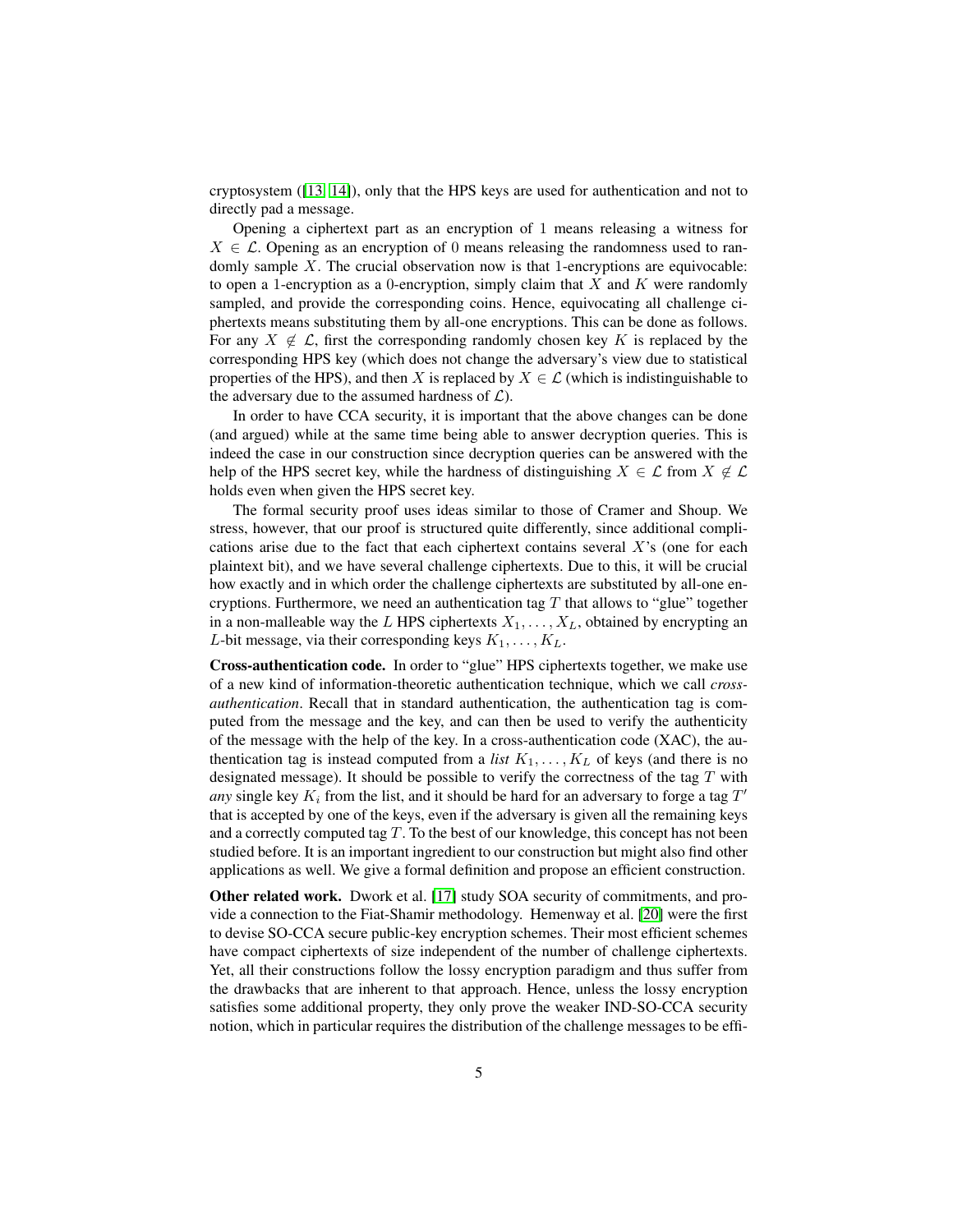ciently conditionally re-samplable. Furthermore, the size of their public and secret keys still depends on the number of challenge ciphertexts. In contrast, our constructions are comparatively efficient, completely independent of the number of challenge ciphertexts, and do not make assumptions about the distribution of the challenge messages (beyond the usual requirement of being efficiently samplable). Bellare et al. [\[4\]](#page-20-3) propose a (passively) SOA secure identity-based encryption scheme that is also based on NCE techniques. However, their result does not directly yield a SO-CCA secure public-key encryption scheme, say, by applying the IBE $\rightarrow$ PKE transformation of Boneh, Canetti, Halevi, and Katz [\[8\]](#page-21-20). (In a nutshell, the reason is that [\[8\]](#page-21-20) use a one-time signature scheme that may lose its guarantees under selective opening attacks.)

## 2 Preliminaries

**Notation.** For  $n \in \mathbb{N}$ , let  $[n] := \{1, \ldots, n\}$ . Throughout the paper,  $k \in \mathbb{N}$  denotes the security parameter. For a finite set X, we denote by  $x \leftarrow X$  the process of sampling x uniformly from X. For a probabilistic algorithm A, we denote  $y \leftarrow A(x; R)$  the process of running A on input x and with randomness R, and assigning y the result. We let  $\mathcal{R}_A$ denote the randomness space of A; we require  $\mathcal{R}_A$  to be of the form  $\mathcal{R}_A = \{0,1\}^r$ . We write  $y \leftarrow A(x)$  for  $y \leftarrow A(x;R)$  with uniformly chosen  $R \in \mathcal{R}_A$ , and we write  $y_1, \ldots, y_m \leftarrow A(x)$  for  $y_1 \leftarrow A(x), \ldots, y_m \leftarrow A(x)$  with fresh randomness in each execution. By time<sub>A</sub> = time<sub>A</sub> $(k) \in \mathbb{N} \cup \{\infty\}$ , we denote the supremum of the running time of an algorithm A when running on security parameter k. If time<sub>A</sub> is polynomial in  $k$ , then  $A$  is PPT.

Trapdoor one-way permutations and collision resistant hashing. Informally, a trapdoor one-way permutation should be hard to invert, unless given a trapdoor.

Definition 1 (Trapdoor one-way permutation). *A* family of trapdoor one-way permutations F *consists of three PPT algorithms* Gen*,* Eval *and* Inv *with the following* properties.  $\mathsf{Gen}(1^k)$  outputs the description of a permutation  $f: \mathcal{D}_f \to \mathcal{D}_f$  and a trap*door*  $\tau$ , and  $\textsf{Eval}(f, x) = f(x)$  and  $\textsf{Inv}(\tau, x) = f^{-1}(x)$  for all  $x \in \mathcal{D}_f$ . Furthermore, *for every PPT algorithm* A*, the following function is negligible in* k*:*

 $\Pr\left[A(pk, f(x)) = x \mid (f, \tau) \leftarrow \mathsf{Gen}(1^k), x \leftarrow \mathcal{D}_f\right].$ 

Note that we do not distinguish between the function  $f$  and its description output by Gen. Furthermore, to simplify notation, we usually leave the algorithms Gen, Eval and Inv implicit and write  $(f, f^{-1}) \leftarrow \mathcal{F}$  to denote that a public/secret-key pair is generated using Gen(1<sup>k</sup>), and we write  $f(x)$  and  $f^{-1}(x)$  to denote that Eval(f, x) and  $Inv(\tau, x)$ are executed.

Informally, a hash function H is collision resistant if it is infeasible to find two distinct preimages  $x, x'$  with  $H(x) = H(x')$ .

Definition 2 (Collision-resistant hash function). *A* collision-resistant hash function H with domain  $D = D_k$  and range  $R = R_k$  consists of two PPT algorithms Gen and Eval with the following properties.  $Gen(1^k)$  outputs the description of a function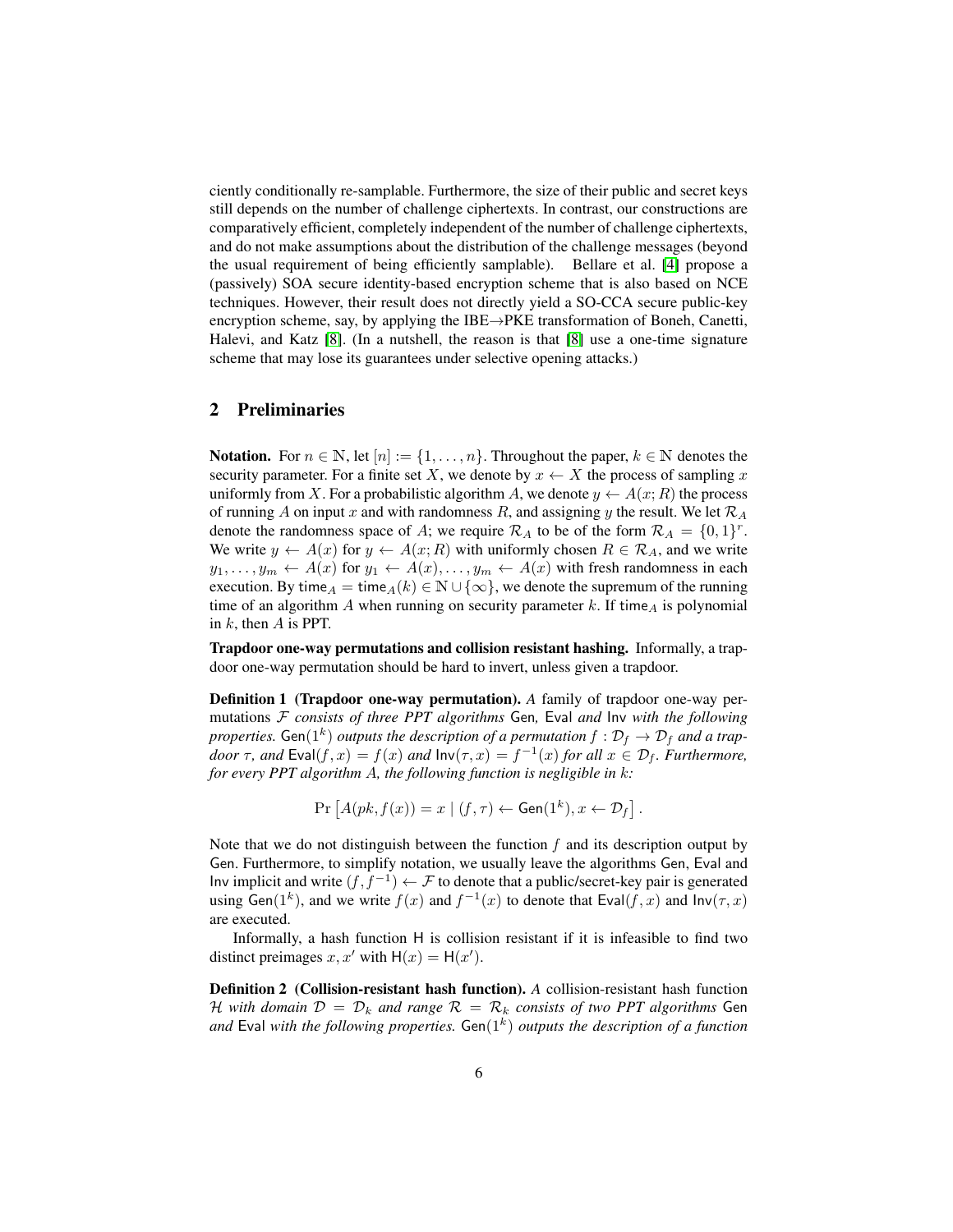$H: \mathcal{D} \to \mathcal{R}$  *such that*  $Eval(K, x) = H(x)$  *for all*  $x \in \mathcal{D}$ *. Furthermore, for every PPT algorithm* B*, the following function is negligible in* k*:*

$$
\mathsf{Adv}^{\mathsf{cr}}_{\mathcal{H},B}(k) := \Pr\left[x \neq x' \land \mathsf{H}(x) = \mathsf{H}(x') \mid \mathsf{H} \leftarrow \mathsf{Gen}(1^k), (x,x') \leftarrow B(\mathsf{H})\right]
$$

Similarly to above, we do not distinguish between the function H and its description output by Gen and we usually leave the algorithms Gen and Eval implicit and write  $H \leftarrow H$  to denote that H is generated by Gen.

Encryption schemes and security under selective openings. A public-key encryption scheme consists of three algorithms (Gen, Enc, Dec). Key generation  $Gen(1<sup>k</sup>)$  outputs a public key pk and a secret key sk. Encryption  $Enc(pk, M)$  takes a public key pk and a message M, and outputs a ciphertext C. Decryption  $Dec(sk, C)$  takes a secret key sk and a ciphertext C, and outputs a message M. For correctness, we want  $Dec(sk, C)$ M for all M and all  $(pk, sk) \leftarrow$  Gen $(1^k)$ , and with overwhelming probability over  $C \leftarrow (pk, M).$ 

Following [\[17,](#page-21-19) [21,](#page-21-8) [3,](#page-20-1) [5,](#page-20-2) [20\]](#page-21-10), we present a definition for security under selective openings that captures security of an encryption scheme under adaptive attacks. The definition is simulation-based (much like semantic security [\[19\]](#page-21-21)), and demands that whatever an adversary that sees a vector of ciphertexts deduces can also be deduced by a simulator that does not see any ciphertexts. To model adaptive corruptions, our notion also allows both adversary and simulator to request "openings" of adaptively selected ciphertexts. (Since the simulator does not actually get to see any ciphertexts, it may only ask to see selected components of an initially unknown message vector.)

Definition 3 (SO-CPA, SO-CCA security). *A public-key encryption scheme* PKE = (Gen, Enc, Dec) *is* chosen-plaintext secure under selective openings *(short:* SO-CPA secure) iff for every polynomially bounded  $n = n(k) > 0$ , every PPT function R, and *every stateful PPT machine* A *(the adversary), there is a stateful PPT machine* S *(the* simulator), such that Adv<sup>cpa-so</sup>, is negligible. Here

<span id="page-6-0"></span>
$$
\mathsf{Adv}_{\mathsf{PKE},A,S,R}^{\mathsf{cpa\text{-}so}}(k) := \Pr\left[\mathsf{Exp}_{\mathsf{PKE},A,R}^{\mathsf{cpa\text{-}so\text{-}real}}(k) = 1\right] - \Pr\left[\mathsf{Exp}_{S,R}^{\mathsf{so\text{-}ideal}}(k) = 1\right],
$$

where the experiments  $\mathsf{Exp}_{\mathsf{PKE},A,R}^{\mathsf{cca}\text{-}\mathsf{so}\text{-}\mathsf{real}}(k)$  *and*  $\mathsf{Exp}_{S,R}^{\mathsf{so}\text{-}\mathsf{ideal}}(k)$  *are defined as follows:* 

| <b>Experiment</b> $Exp_{PKE, A, R}^{cpa-so-real}$                                                                         |                                                                                                                      |
|---------------------------------------------------------------------------------------------------------------------------|----------------------------------------------------------------------------------------------------------------------|
| $(pk, sk) \leftarrow$ Gen $(1^k)$                                                                                         | <b>Experiment</b> $Exp_{S,R}^{\text{so-ideal}}$                                                                      |
| $\mathcal{M} \leftarrow A(\text{dist}, \text{pk})$<br>$\mathbf{M} := (M^i)_{i \in [n]} \leftarrow \mathcal{M}$            | $\mathcal{M} \leftarrow S(\text{dist})$                                                                              |
| $\mathbf{R} := (R^i)_{i \in [n]} \leftarrow (\mathcal{R}_{\mathsf{Enc}})^n$                                               | $\mathbf{M} := (M^i)_{i \in [n]} \leftarrow \mathcal{M}$<br>$I \leftarrow S(\text{select}, (1^{ M^i })_{i \in [n]})$ |
| ${\bf C} := (C^i)_{i \in [n]} := (\textsf{Enc}(pk, M^i; R^i))_{i \in [n]}$<br>$I \leftarrow A(\text{select}, \mathbf{C})$ | $out_S \leftarrow S(output, (M^i)_{i \in I})$                                                                        |
| $out_A \leftarrow A(\text{output}, (M^i, R^i)_{i \in I})$                                                                 | return $R(M, M, out_S)$                                                                                              |
| return $R(M, M, out_A)$                                                                                                   |                                                                                                                      |

*Furthermore, we define*

$$
\mathsf{Adv}_{\mathsf{PKE},A,S,R}^{\mathsf{cca}\text{-}\mathsf{so}}(k) := \Pr\Big[\mathsf{Exp}_{\mathsf{PKE},A,R}^{\mathsf{cca}\text{-}\mathsf{so}\text{-}\mathsf{real}}(k) = 1\Big]-\Pr\Big[\mathsf{Exp}_{S,R}^{\mathsf{so}\text{-}\mathsf{ideal}}(k) = 1\Big]
$$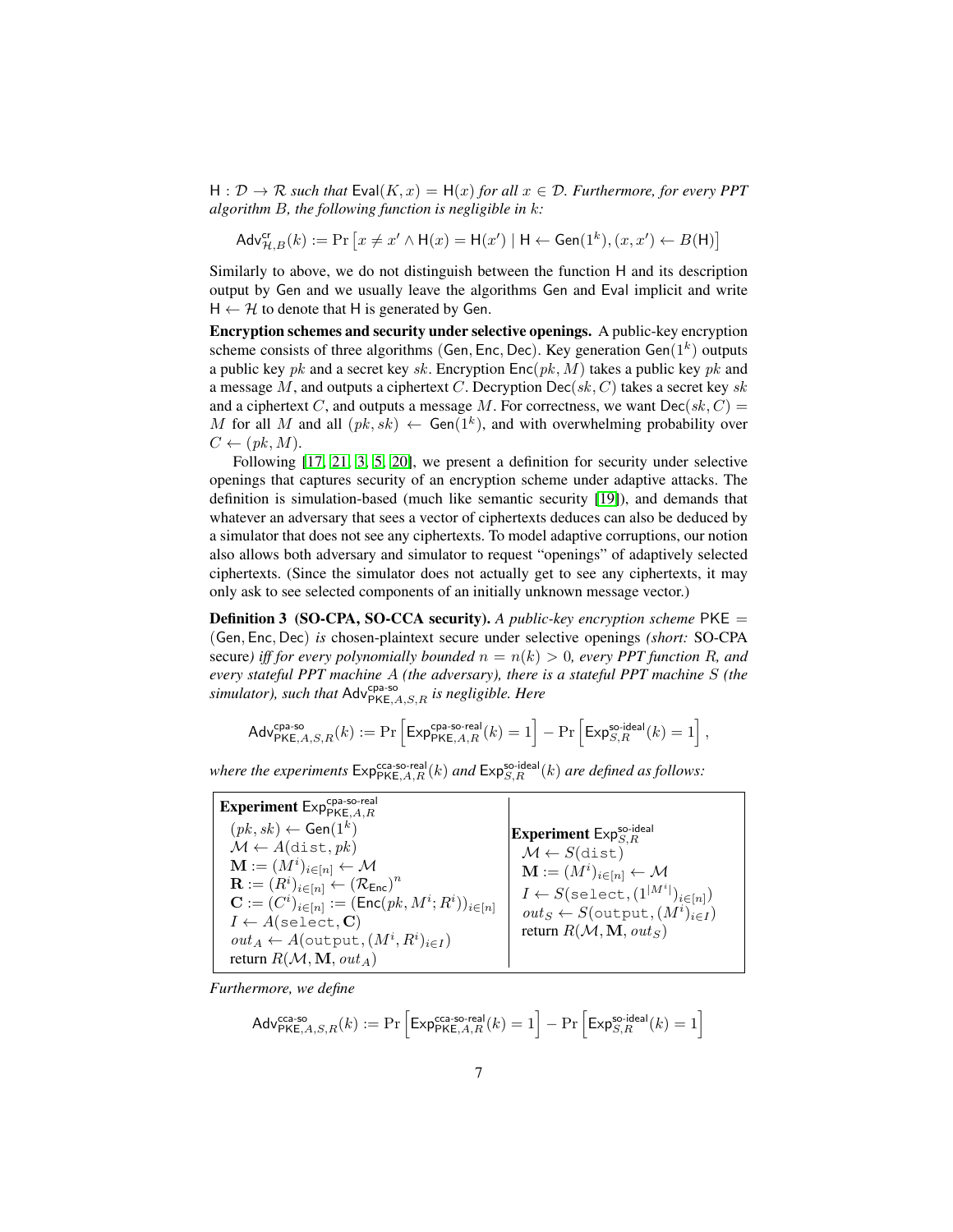*for an experiment* Expcca*-*so*-*real PKE,A,R *that is defined like* Expcpa*-*so*-*real PKE,A,R *, but grants the adversary (in all stages of the attack) access to a decryption oracle*  $Dec(sk, \cdot)$ *. We require that* A *never queries*  $Dec(sk, \cdot)$  *on a challenge ciphertext*  $C<sup>i</sup>$ *. We say that* PKE *is* chosenciphertext secure under selective openings *(short:* SO-CCA secure*) if for all* n*,* R*, and* A *there exists* S such that  $\mathsf{Adv}_{\mathsf{PKE},A,S,R}^{\mathsf{ca}\text{-}\mathsf{so}}(k)$  *is negligible.* 

A few remarks about [Definition 3](#page-6-0) are in place:

- We assume that the distribution  $M$  that  $A$  outputs is encoded as a circuit that samples *n*-tuples of messages according to this distribution. Since  $A$  is PPT, this enforces efficient samplability of  $M$ . Efficient samplability of  $M$  is a standard and much weaker requirement than the *efficient conditional re-samplability* requirement from the indistinguishability-based selective opening security definitions IND-SO-ENC [\[3,](#page-20-1) [5\]](#page-20-2) or IND-SO-CCA2 [\[20\]](#page-21-10). We also note that since A chooses  $\mathcal M$  adaptively (i.e., dependent on pk), SO-CCA security as defined above implies IND-CCA security (see [\[2\]](#page-20-4) for a convenient formalization).
- We stress that [Definition 3](#page-6-0) requires the specified security property to hold for *any* (polynomially bounded) n. This is in contrast to the schemes in [\[20\]](#page-21-10), in which the public key  $pk$  depends on n, so once  $pk$  is chosen, security is only guaranteed for challenge ciphertexts of bounded length.
- Our notion of "opening of a ciphertext" corresponds to sender corruptions: as an opening, we release plaintext and encryption randomness, but not decryption key. While this clearly poses a significant restriction, it is in a certain sense the best we can hope for without resorting to non-black-box or non-committing encryption techniques (see [\[21,](#page-21-8) Section 5]).
- Like [\[17,](#page-21-19) [21,](#page-21-8) [3,](#page-20-1) [5,](#page-20-2) [20\]](#page-21-10), we model only one layer of adaptivity. (That is, the adversary may choose only once a subset of ciphertexts to be opened.) More realistic notions would model several stages of adaptive corruption, but would also be substantially more complicated in description and handling. We stress that our SO-CCA secure encryption scheme to be presented does not rely on the assumption of only one corruption stage.
- We allow the length of the messages transmitted by the various senders to vary depending on the randomness of the message distribution  $\mathcal M$  and the identity of the sender, and we provide this information (i.e. the message lengths  $|M^1|, \ldots, |M^n|$ ) to the simulator. Indeed, we cannot prevent the adversary from always choosing to corrupt the  $n/2$  senders that send the longest messages.

Sender-equivocable encryption schemes. We formalize the notion of sender equivocability, which (for CPA security) is similar to non-committing encryption except the adversary is only allowed to corrupt the sender but not the receiver. In addition, we require that to equivocate, the simulator only needs to know the random coins used to generate the simulated ciphertext (and not those for the simulated public key). This latter requirement is needed because unlike the set-up for non-committing encryption, all ciphertexts are generated using the same public key in the selective opening attacks.

Definition 4 (NC-CPA, NC-CCA security). *A public-key encryption scheme* PKE = (Gen, Enc, Dec) *is* sender-equivocable *(short:* NC-CPA secure*) iff there is a stateful PPT machine* S *(the simulator) such that for every stateful PPT machine* A *(the adver-*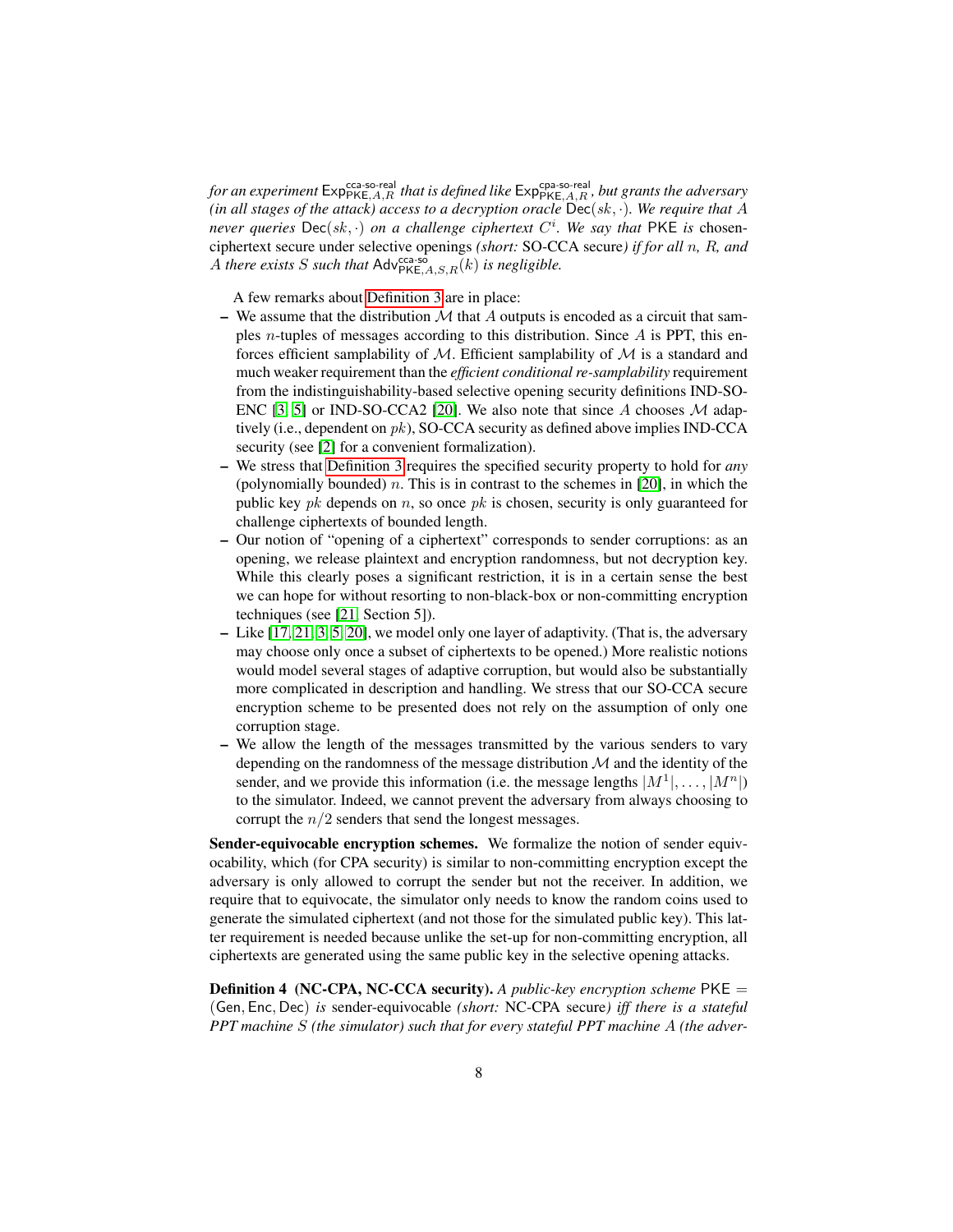*sary)* Advcpa*-*nc PKE,A,S *is negligible. Here*

$$
\mathsf{Adv}_{\mathsf{PKE},A,S}^{\mathsf{cpa-nc}}(k) := \Pr\Big[\mathsf{Exp}_{\mathsf{PKE},A}^{\mathsf{cpa-nc}\text{-real}}(k) = 1\Big] - \Pr\Big[\mathsf{Exp}_{\mathsf{PKE},A}^{\mathsf{cpa-nc}\text{-ideal}}(k) = 1\Big]
$$

,

where the experiments  $\mathsf{Exp}_{\mathsf{PKE},A}^{\mathsf{cca}\text{-}nc\text{-}real}(k)$  and  $\mathsf{Exp}_{\mathsf{PKE},A}^{\mathsf{cpa}\text{-}nc\text{-}ideal}(k)$  are defined as follows:

| <b>Experiment</b> $Exp_{PKE.A}^{cpa-nc-real}$ | <b>Experiment</b> $Exp_{\text{PKE}, A}^{cpa-nc-ideal}$                              |
|-----------------------------------------------|-------------------------------------------------------------------------------------|
| $(pk, sk) \leftarrow Gen(1^k)$                | $(pk, sk) \leftarrow Gen(1^k)$                                                      |
| $(M, z) \leftarrow A(\text{dist}, pk)$        | $(M, z) \leftarrow A(\text{dist}, pk)$<br>$C \leftarrow S(\text{sim}, pk, 1^{ M })$ |
| $R \leftarrow \mathcal{R}_{\mathsf{Enc}}$     |                                                                                     |
| $C := \mathsf{Enc}(pk, M; R)$                 | $R \leftarrow S(\text{open}, M)$                                                    |
| return $A(\text{output}, M, C, R, z)$         | return $A(\text{output}, M, C, R, z)$                                               |

*Furthermore, we define*

$$
\mathsf{Adv}_{\mathsf{PKE},A,S}^{\mathsf{cca-nc}}(k) := \Pr\Big[\mathsf{Exp}_{\mathsf{PKE},A}^{\mathsf{cca-nc}\text{-real}}(k) = 1\Big]-\Pr\Big[\mathsf{Exp}_{\mathsf{PKE},A}^{\mathsf{cca-nc}\text{-ideal}}(k) = 1\Big]
$$

*for an experiment* Expcca*-*nc*-*real PKE,A *that is defined like* Expcpa*-*nc*-*real PKE,A *but grants the adversary* A *(in all stages of the attack) access to a decryption oracle* Dec(sk, ·)*. We also consider* an experiment  $\mathsf{Exp}_{\mathsf{PKE},A}^{\mathsf{cca-nc-ideal}}$  that is defined like  $\mathsf{Exp}_{\mathsf{PKE},A}^{\mathsf{cpa-nc-ideal}}$ , but also grants A access *to*  $Dec(sk, \cdot)$ *. In both experiments, we require that* A *never queries*  $Dec(sk, \cdot)$  *on the challenge ciphertext* C*. We say that* PKE *is* chosen-ciphertext secure under selective openings *(short:* NC-CCA secure) if there exists *S* such that for all *A*,  $\mathsf{Adv}_{\mathsf{PKE},A,S}^{\mathsf{cca-nc}}(k)$ *is negligible.*

The next lemma says that if an encryption scheme is NC-CPA secure (resp. NC-CCA secure), then it is also SOCPA secure (resp. SOCCA secure). An analogous statement was shown in [\[10\]](#page-21-11) in the context of non-committing encryption and adaptive corruptions; the main technical difference is that we achieve security amidst selective opening attacks with respect to a single public key.

<span id="page-8-0"></span>Lemma 1 (NC-CPA security implies SO-CPA security). *Suppose* PKE *is NC-CPA secure with simulator* S*. Then, for every adversary* A *and every function* R*, there exists an adversary* B *and a simulator* S 0 *, such that*

$$
\left| \mathsf{Adv}_{\mathsf{PKE},A,S',R}^{\mathsf{cpa\text{-}so}}(k) \right| \le n \left| \mathsf{Adv}_{\mathsf{PKE},B,S}^{\mathsf{cpa\text{-}nc}}(k) \right|.
$$
 (1)

*We have* time<sub>S'</sub>  $\approx$  time<sub>A</sub> + n · time<sub>S</sub> + time<sub>R</sub>. Moreover, if PKE is NC-CCA secure, *then we have that*

$$
\left|\mathsf{Adv}_{\mathsf{PKE},A,S',R}^{\mathsf{cca}\text{-}\mathsf{so}}(k)\right| \le n \left|\mathsf{Adv}_{\mathsf{PKE},B,S}^{\mathsf{cca}\text{-}\mathsf{nc}}(k)\right|.
$$
 (2)

*with the same relation* time<sub>S'</sub>  $\approx$  time<sub>A</sub> + n · time<sub>S</sub> + time<sub>R</sub>.

The proof idea is very simple: the SOCPA simulator  $S'$  generates  $n$  equivocable ciphertexts independently, one for each sender and forward these ciphertexts to the adversary  $A$ . When  $A$  asks for an opening set  $I$ ,  $S'$  relays this set to its own experiment, receives the corresponding messages in I, and opens the ciphertexts in the simulation suitably.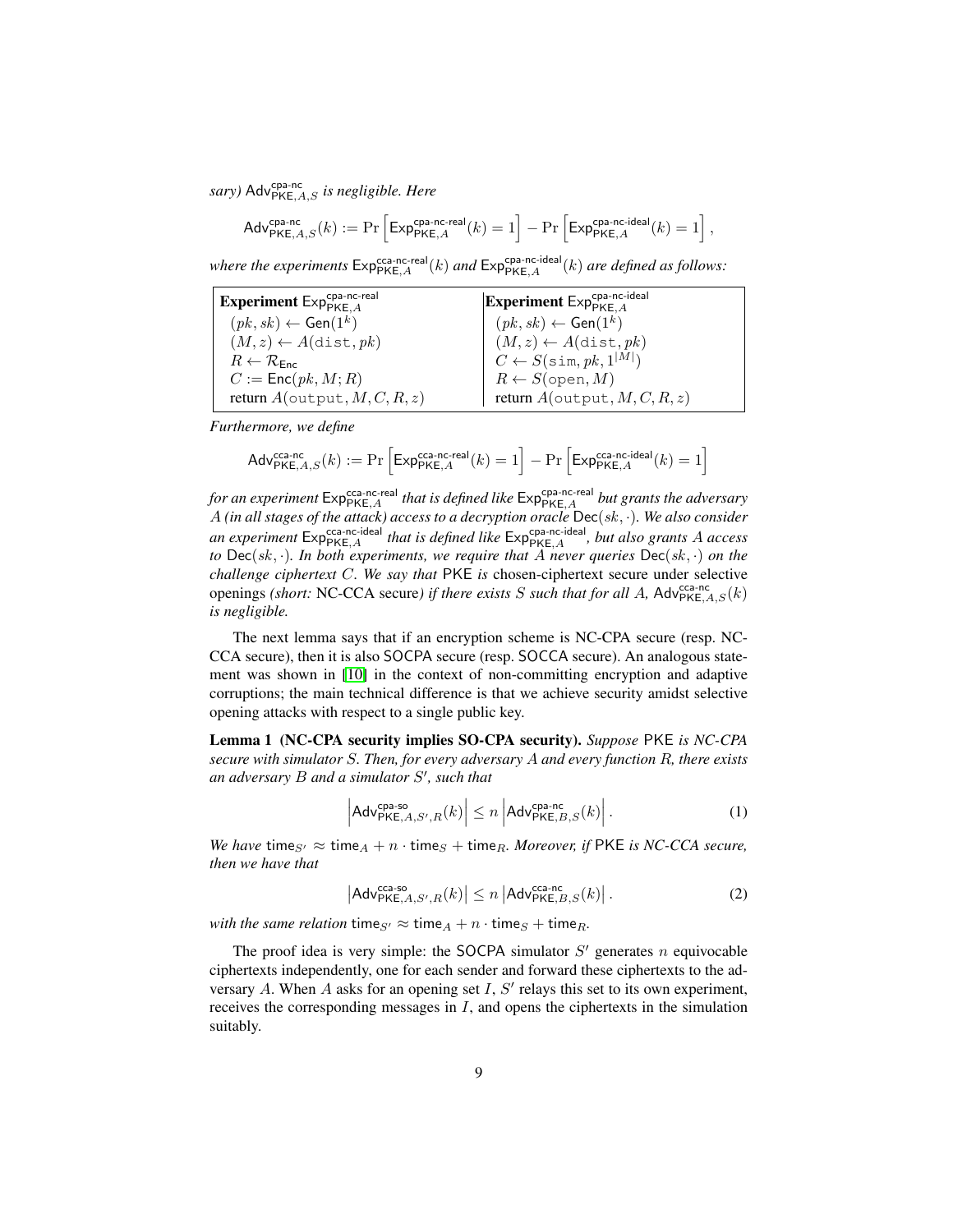*Proof (sketch).* We first establish the claim for NC-CPA vs SO-CPA. Here, the simulator  $S'$  internally simulates a copy of  $A$  and proceeds as follows:

- $-$  On input dist, run  $(pk, sk) \leftarrow$  Gen $(1^k)$  and output  $\mathcal{M} \leftarrow A(\text{dist}, pk);$
- On input  $(\texttt{select},(1^{|M^i|})_{i\in[n]}),$  run  $\mathbf{C}=(C^i)_{i\in[n]} \leftarrow (S(\texttt{sim},pk,1^{|M^i|}))_{i\in[n]}$ and output  $I \leftarrow A(\text{select}, \dot{C})$
- **−** On input  $(\text{output}, (M^i)_{i \in I})$ , compute  $R^i$  ←  $S(\text{open}, M^i)$  for  $i \in I$  and return  $out_A \leftarrow A(\text{output}, (M^i, R^i)_{i \in I})$

The analysis proceeds via a series of games, where in Game  $j, j = 0, 1, \ldots, n$ , the first j ciphertexts are generated using  $S(\sin, pk)$ , and the corresponding randomness using  $S(\text{open}, pk, M^i)$ . The last  $n-j$  ciphertexts are generated using  $\textsf{Enc}(pk, M^i; R^i)$ with randomness  $R^i$ . We claim that the sum (over  $j = 1, ..., n$ ) of the distinguishing probabilities between Game  $j-1$  and Game j is bounded by  $n$ Adv $_{PKE,B,S}^{Cpar}$  (k), where B uniformly guesses  $j \in [n]$ , and internally simulates a copy of A as follows:

- **−** On input dist, pk, compute  $\mathcal{M} \leftarrow A(\text{dist}, pk)$  and  $\mathbf{M} = (M^i)_{i \in [n]} \leftarrow \mathcal{M}$ , and output  $(M, z) = (M_i, M)$ .
- On input (output,  $M, C, R, z$ ), compute

$$
C^i = \begin{cases} S(\sin, pk, 1^{|M^i|}) & \text{if } i < j \\ C & \text{if } i = j \\ \mathsf{Enc}(pk, M^i; R^i) & \text{if } i > j \end{cases}
$$

compute  $I \leftarrow A(\textsf{select},\mathbf{C}), out_A \leftarrow A(\textsf{output},(M^i,R^i)_{i\in I})$  and output  $R(M, M, out_A).$ 

For NC-CCA vs SO-CCA, the simulator is exactly as above, except it also simulates  $Dec(sk, \cdot)$  which it can since it knows  $(pk, sk)$ .

## 3 Warmup: an NC-CPA secure scheme

We focus on constructing NC-CPA and NC-CCA secure schemes, which by Lemma [1,](#page-8-0) are respectively SO-CPA and SO-CCA secure.

Ingredients. As a warmup for our NC-CCA secure scheme, and to explain one of the key ideas, we construct an efficient NC-CPA secure scheme from a slightly enhanced version of trapdoor one-way permutations. Namely, we require that there exist algorithms for sampling the domain  $\mathcal{D}_f$ , and for explaining an arbitrary  $x \in \mathcal{D}_f$  as a result of sampling  $\mathcal{D}_f$ :

<span id="page-9-0"></span>**Definition 5** (Efficiently samplable and explainable domain). A *domain*  $\mathcal{D}_f$  is efficiently samplable and explainable *iff there exist PPT algorithms* Sample *and* Explain  $\mathsf{such\text{ }that}\ \mathsf{Sample}(\mathcal{D}_f; R)$  *is uniformly distributed over*  $\mathcal{D}_f$  *for*  $R \leftarrow \mathcal{R}_{\mathsf{Sample}}$  *and*  $\mathsf{Explain}(\mathcal{D}_f, x)$  *outputs* R that is uniformly distributed subject to  $\mathsf{Sample}(\mathcal{D}_f; R) = x$ *for any*  $x \in \mathcal{D}_f$ .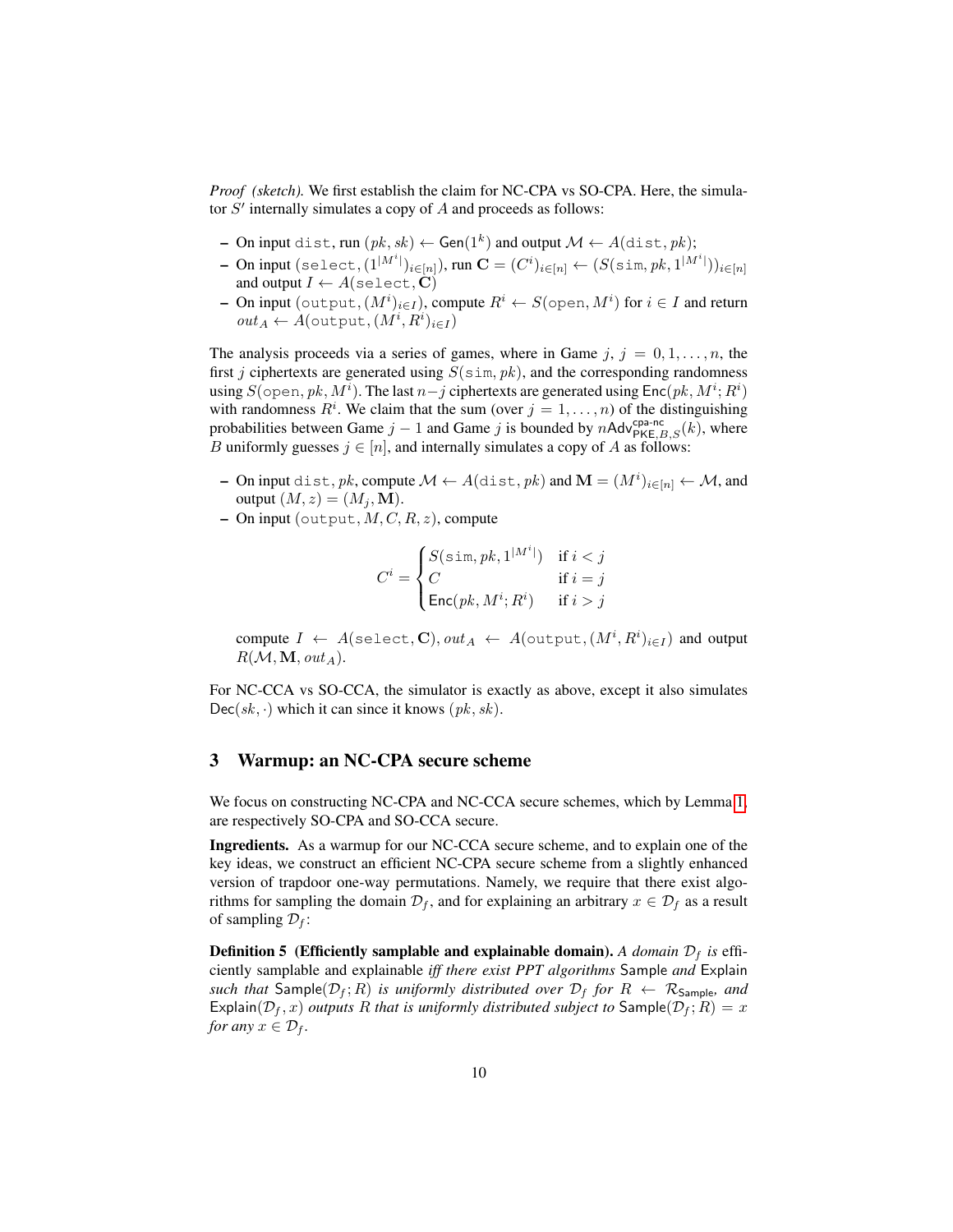Explainability is a vital property in the construction of non-committing encryption schemes (see Damgård and Nielsen  $[15]$ ; there, an essentially equivalent property is called "invertible sampling"). We stress that the domain of most "natural" trapdoor one-way permutations satisfies Definition  $5<sup>7</sup>$  $5<sup>7</sup>$  $5<sup>7</sup>$  Note that for families of trapdoor oneway permutations, explainability implies that the family is *enhanced* in the sense of Goldreich [\[18,](#page-21-22) Appendix C.1].

Hence, let F be a family of trapdoor one-way permutations  $f : \mathcal{D}_f \to \mathcal{D}_f$  with efficiently samplable and explainable domain  $\mathcal{D}_f$  (for every  $f \in \mathcal{F}$ ), and hard-core predicate  $h : \mathcal{D}_f \to \{0, 1\}$ . For  $(f, f^{-1}) \leftarrow \mathcal{F}$  and  $\ell = \ell(k)$ , define

$$
BM_{f,\ell}(x) := (h(x), h(f(x)), \ldots, h(f^{\ell-1}(x))) \in \{0,1\}^{\ell}.
$$

It is well-known that BM is pseudorandom, even given  $f^{\ell}(x)$ . Formally:

Theorem 1 (Blum and Micali [\[6\]](#page-20-5)). *Let* F *a family of trapdoor one-way permutations*  $f: \mathcal{D}_f \to \mathcal{D}_f$  with hard-core predicate  $h: \mathcal{D}_f \to \{0,1\}$ . Then, for every PPT distin*guisher D* and every polynomially bounded  $\ell = \ell(k)$ *, the function* 

$$
\mathsf{Adv}_{\mathcal{F},\ell,D}^{\mathsf{prg}}(k) := \Pr\left[D(f^\ell(x),\mathsf{BM}_{f,\ell}(x)) = 1\right] - \Pr\left[D(x,K) = 1\right]
$$

*is negligible in k, where*  $(f, f^{-1}) \leftarrow \mathcal{F}$ ,  $x \leftarrow \mathcal{D}_f$ *, and*  $K \leftarrow \{0, 1\}^k$ *.* 

**The scheme.** For F as above and a message space of  $\{0, 1\}$ , our NC-CPA secure encryption scheme  $NCCPA = (Gen, Enc, Dec)$  is defined as:

Gen(1<sup>k</sup>). Sample  $(f, f^{-1}) \leftarrow \mathcal{F}$ , and return  $(pk, sk) = (f, f^{-1})$ .  $Enc(pk, M; R)$ . Parse  $pk = f, M \in \{0, 1\}$ , and  $R = (R^x, K_0) \in \mathcal{R}_{Sample} \times \{0, 1\}^k$ . Set  $x \leftarrow$  Sample $(\mathcal{D}_f; R^x)$  and return

$$
C := (y, K) := \begin{cases} (f^{k}(x), \text{BM}_{f,k}(x)) & \text{if } M = 1\\ (x, K_0) & \text{if } M = 0. \end{cases}
$$

Dec(sk, C). Parse  $sk = f^{-1}$  and  $C = (y, K)$ . Return  $M = 1$  if  $BM_{f,k}(f^{-k}(y)) = K$ , and  $M = 0$  else.<sup>[8](#page-10-1)</sup>

Note that 1-encryptions are always correctly decrypted, while 0-encryptions are wrongly decrypted to 1 with probability  $2^{-k}$ . Furthermore, larger messages can be encrypted by concatenating ciphertexts. (This does not affect NCCPA's NC-CPA security.)

Equivocable ciphertexts and sketch of security proof. The key to proving NC-CPA security is that 1-encryptions are equivocable. More concretely, the NC-CPA simulator S proceeds as follows:

<span id="page-10-0"></span><sup>&</sup>lt;sup>7</sup> Damgård and Nielsen [\[15\]](#page-21-12) show that any dense subset  $\mathcal{D}_f$  of an efficient samplable domain is both efficiently samplable and explainable as long as  $\mathcal{D}_f$  admits an efficient membership test. For the trapdoor permutations based on RSA, the public index is a RSA modulus  $N$  and the domain  $\mathbb{Z}_N^*$  clearly satisfies these properties. For Rabin's trapdoor permutations based on modular squaring, the public index is a Blum integer  $N$  and we need to modify the domain to be the group of signed quadratic residues in  $\mathbb{Z}_N^*$ .

<span id="page-10-1"></span><sup>&</sup>lt;sup>8</sup> Note that BM<sub>f,k</sub>( $f^{-k}(y)$ ) can be computed from  $f^{-1}$  and y alone.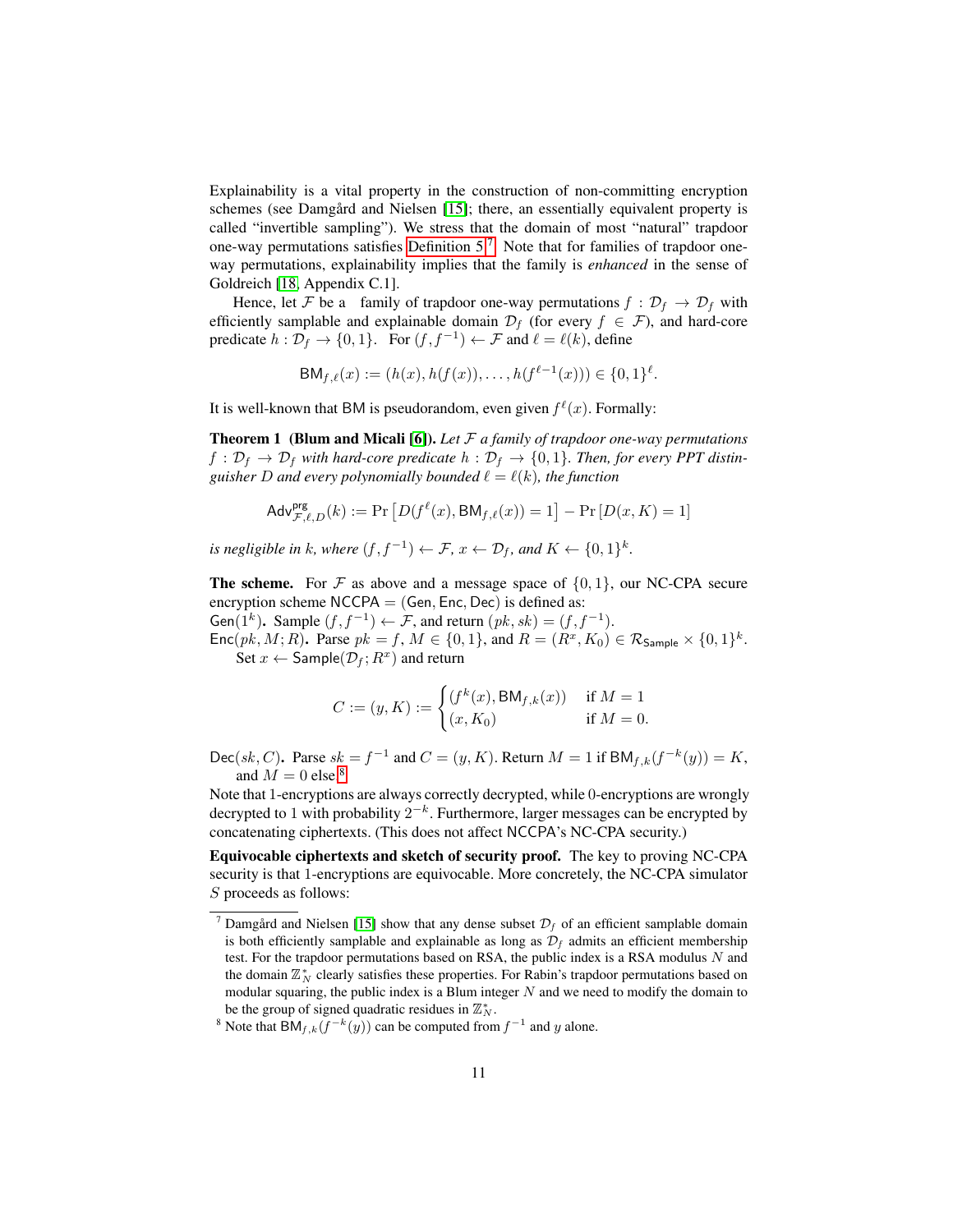- On input (sim,  $pk$ ) where pk is the public key f, it returns a random 1-encryption given by  $(y, K) = (f^k(x), BM_{f,k}(x))$  with randomness R;
- **−** On input (open, *M*) for  $M \in \{0, 1\}$ , it returns (Explain( $\mathcal{D}_f, y$ ), *K*) if  $M = 0$  and R if  $M = 1$ .

A straightforward hybrid argument to BM's pseudorandomness shows that this simulation achieves a computationally indistinguishable view for  $A$  in real experiment and ideal simulation. We obtain:

Theorem 2 (NCCPA is NC-CPA secure). *For every adversary* A *and every function* R*, there exists a simulator* S*, and a distinguisher* D*, such that*

<span id="page-11-0"></span>
$$
\left| \mathsf{Adv}_{\mathsf{SOCCA},A,S,R}^{\mathsf{cpa-so}}(k) \right| \le n \left| \mathsf{Adv}_{\mathcal{F},k,D}^{\mathsf{prg}}(k) \right|.
$$
 (3)

*We have* time<sub>S</sub>  $\approx$  time<sub>A</sub> *and* time<sub>D</sub>  $\approx$  time<sub>A</sub> + time<sub>R</sub>.

We omit a more detailed proof, since the proof of [Theorem 2](#page-11-0) is similar to, but conceptually simpler than the upcoming proof for our NC-CCA secure scheme.

Relation to non-committing encryption. We point out that NCCPA can be seen as a variant of non-committing encryption schemes in [\[10,](#page-21-11) [24\]](#page-21-13). Compared with these schemes, our scheme is more efficient and conceptually simpler. It also allows for an unbounded usage, since we only need to provide encryption random coins (but not secret keys) upon an opening. As such, NCCPA serves as a useful tool to explain how we use equivocable ciphertexts to prove security under selective openings. The main technical difficulties lie in designing and analyzing a chosen-ciphertext secure scheme. This will turn out to be a delicate task that requires some more preparation.

#### 4 Hash proof systems with explainable domains

We recall the notions of a subset membership problem and of an (extended) hash proof system, as introduced in Cramer and Shoup [\[14\]](#page-21-15). In our definitions, we require all properties to hold *perfectly*; this can be relaxed by allowing a negligibly small error probability (which includes that sampling algorithms may produce near-uniform output).

Definition 6 (Subset membership problem). *A* subset membership problem SMP *consists of the following PPT algorithms.*

- **System parameter generation.** SysGen $(1<sup>k</sup>)$  *outputs system parameters*  $\rho$  that defines *a set*  $\mathcal{X}_\rho$  *of ciphertexts and a language*  $\mathcal{L}_\rho \subseteq \mathcal{X}_\rho$ *.*  $\mathcal{X}_\rho$  *is required to be efficiently recognizable (given* ρ*).*
- *Sampling from*  $\mathcal{L}_\rho$ . SampleL $(\mathcal{L}_\rho; W)$  *uniformly samples*  $X \leftarrow \mathcal{L}_\rho$  *using randomness* W*.*

*A subset membership problem* SMP *is called* hard *iff*  $\mathcal{X}_\rho$  *and*  $\mathcal{L}_\rho$  *are computationally indistinguishable. Concretely, for every PPT distinguisher* D*, the following function is negligible:*

 $\mathsf{Adv}^{\mathsf{sm}}_{\mathsf{EHS},D}(k) := \Pr\left[D(X) = 1 \mid X \leftarrow \mathcal{X}_\rho \setminus \mathcal{L}_\rho\right] - \Pr\left[D(X) = 1 \mid X \leftarrow \mathcal{L}_\rho\right]$ 

*where in both probabilities*  $\rho \leftarrow$  SysGen $(1^k)$ .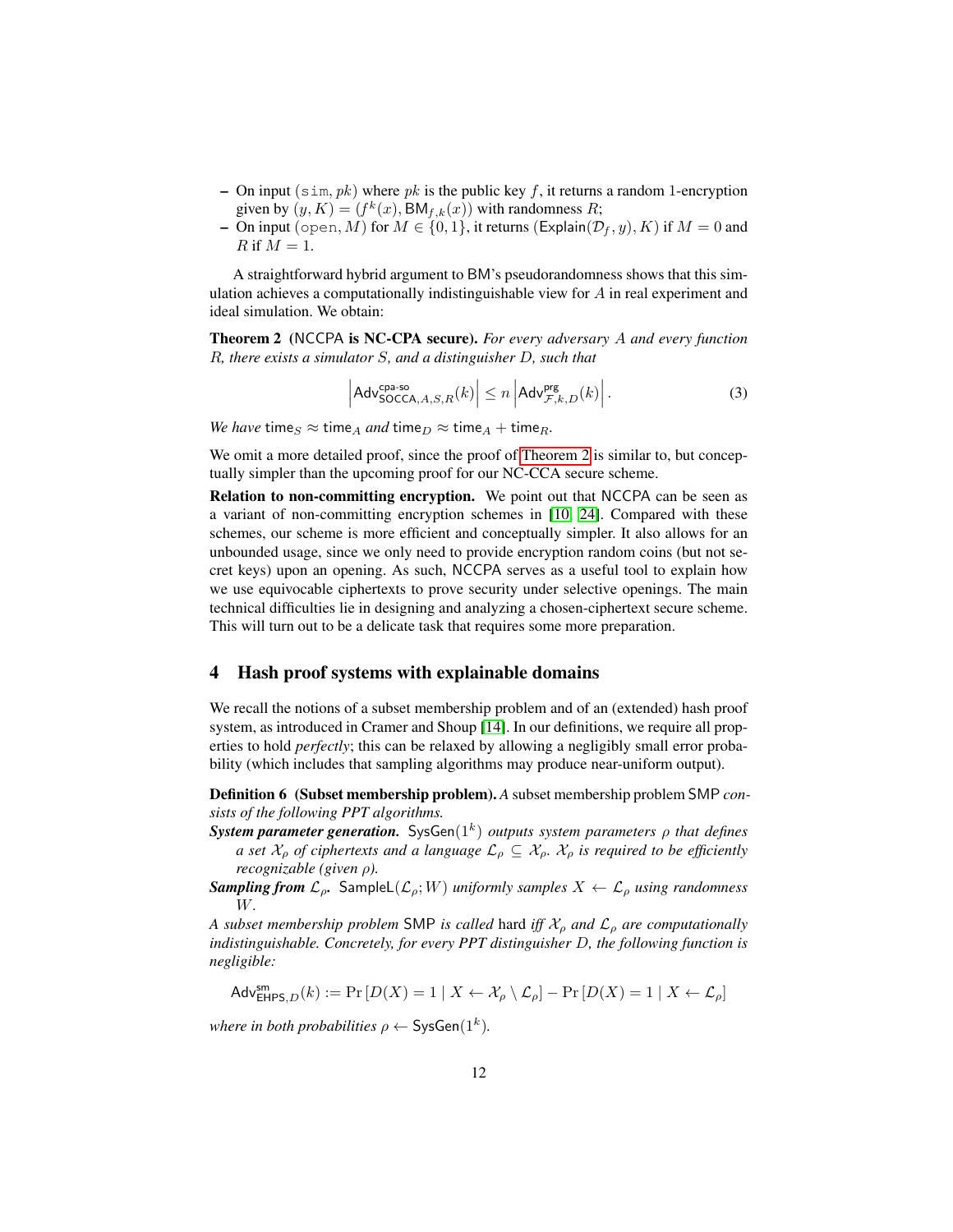Definition 7 (EHPS). *An* extended hash proof system *(short:* EHPS*)* EHPS *for a subset membership problem* SMP *associates with each*  $\rho \leftarrow$  SysGen $(1^k)$  *an efficiently recognizable set of keys*  $K_{\rho}$  *and an efficiently recognizable set of tags*  $\mathcal{T}_{\rho}$ *, and consists of the following PPT algorithms:*

- *Individual key generation.* HashGen( $\rho$ ) *outputs a public key hpk and a secret key hsk. We assume that* hpk *and* hsk *both contain* ρ*.*
- *Secret evaluation.* SEval(hsk, X, t) computes a key  $K \in \mathcal{K}_o$ . We also write  $K =$  $hsk(X, t)$ .
- *Public evaluation (with witness).* PEval(hpk, X, W, t) computes a key  $K \in \mathcal{K}_{\rho}$ . We *require correctness in the sense of*  $PEval(hpk, X, W, t) = SEval(hsk, X, t)$  *for all*  $\rho \leftarrow \mathsf{SysGen}(1^k)$ ,  $(hpk, hsk) \leftarrow \mathsf{HashGen}(\rho)$ ,  $X \leftarrow \mathsf{SampleL}(\mathcal{L}_\rho; W)$ *, and all*  $t \in \mathcal{T}_{\rho}$ .

By definition, in an EHPS the public key hpk uniquely determines the action of SEval for ciphertexts  $X \in \mathcal{L}_{\rho}$ . An EHPS typically becomes interesting/useful when on the other hand the action of SEval for ciphtertexts  $X \in \mathcal{X}_{\rho} \setminus \mathcal{L}_{\rho}$  is "very undetermined". We capture this as follows.

Definition 8 (2-universal). *An EHPS (for* SMP*) is* 2-universal *iff for all possible* ρ ←  $\mathsf{SysGen}(1^k)$ , all hpk in the range of  $\mathsf{HashGen}(\rho)$ , and all distinct  $(X_1,t_1),(X_2,t_2)$  in  $(\mathcal{X}_{\rho}\backslash\mathcal{L}_{\rho})\times\mathcal{T}$ ,

$$
Pr[hsk(X_2, t_2) = K_2 | hsk(X_1, t_1) = K_1] = \frac{1}{|\mathcal{K}_{\rho}|},
$$

*where the probability is over possible hsk with*  $(hpk, hsk) \leftarrow$  HashGen $(\rho)$ *.* 

In addition to the above (standard) properties, we will also need the following nonstandard requirements.

<span id="page-12-0"></span>Definition 9 (Sparseness of the language). *An subset membership problem* SMP *has a* sparse language *if for*  $\rho \leftarrow$  SysGen $(1^k)$  *and*  $X \leftarrow X_\rho$ *, the probability that*  $X \in \mathcal{L}_\rho$  *is negligible.*

<span id="page-12-1"></span>Definition 10 (Explainable ciphertexts and keys). *We say that a subset membership problem* SMP *has* explainable ciphertexts *if the set*  $\mathcal{X}_{\rho}$  *is efficiently samplable and explainable in the sense of [Definition 5.](#page-9-0) Similarly, an extended hash proof system* EHPS *has* explainable keys *if the set*  $K_p$  *is efficiently samplable and explainable.* 

We point out that explainable keys can actually be assumed without loss of generality, because  $\mathcal{K}_{\rho}$  can always be efficiently mapped into  $\mathcal{K}'_{\rho} = \{0,1\}^m$  by means of a suitable (almost) balanced function, such that uniform distribution in  $\mathcal{K}_{\rho}$  induces (almost) uniform distribution in  $\mathcal{K}'_{\rho}$ , and where m is linear in  $\log(|\mathcal{K}_{\rho}|)$ . The requirement on the ciphertexts to be explainable, on the other hand, is a real restriction on the SMP; nevertheless, several suitable SMPs do satisfy this requirement and have a sparse language, as we will outline next.

Examples of suitable SMPs. The DDH-based SMPs from Cramer and Shoup [\[14\]](#page-21-15) satisfy all our requirements, assuming that the platform group G is efficiently samplable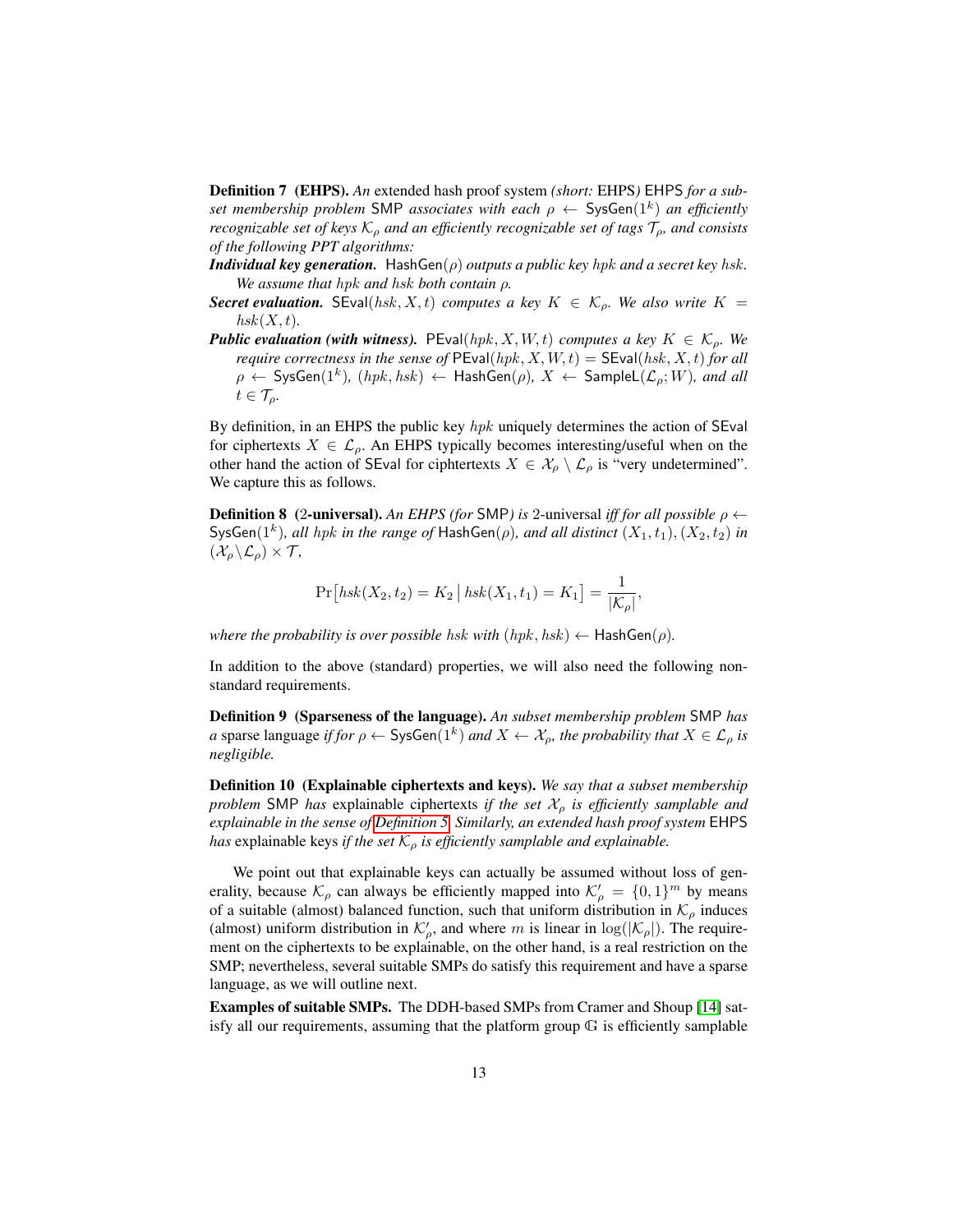and explainable in the sense of [Definition 5.](#page-9-0) One popular such group in which DDH is assumed to be hard is the unique q-order subgroup of  $\mathbb{Z}_p^*$ , where  $p = 2q + 1$  is a safe prime. Another one is the elliptic curve  $\mathbb{G}_1$  from [\[7,](#page-20-6) Section 5.1]. The Paillier-based SMP from [\[14\]](#page-21-15) fulfils our requirements as well. Finally, the SMP from [\[14\]](#page-21-15) based on quadratic residuosity satisfies all our requirements *except* for a sparse language [\(Def](#page-12-0)[inition 9\)](#page-12-0). However, the SMP that consists of, say,  $k$  parallel copies of the QR SMP from [\[14\]](#page-21-15) (and where the EHPS key is the product of the individual keys) *has* a sparse language and satisfies our remaining requirements.

### 5 Cross-authentication codes

We introduce here a new information-theoretic authentication technique, which will play an important role in our construction of a SO-CCA-secure encryption scheme. However, the technique may also be useful in other contexts. Cross-authentication, as we call our technique, allows to compute an authentication tag T for a *list*  $K_1, \ldots, K_L$ of keys, with the following two properties. The tag  $T$  can be verified by any single key  $K_i$  from the list, and without knowledge of  $K_i$  it is information-theoretically hard to forge a tag  $T'$  that is correctly verified by  $K_i$ , even when given a correctly computed tag T and all the other keys  $K_{\neq i} = (K_j)_{j \neq i}$ .

Below is the formal definition followed by an efficient example construction.

<span id="page-13-0"></span>**Definition 11** ( $L$ -Cross-authentication code). *For*  $L \in \mathbb{N}$ , an  $L$ -cross-authentication code *(short:* L-XAC*)* XAC *consists of a key space* XK *and a tag space* XT *and of three PPT algorithms* XGen*,* XAuth *and* XVer*.* XGen(1<sup>k</sup> ) *produces a uniformly random key*  $K \in \mathcal{X}K$ ,  $\mathsf{X}\mathsf{Auth}(K_1,\ldots,K_L)$  *outputs a tag*  $T \in \mathcal{X}T$ *, and*  $\mathsf{X}\mathsf{Ver}(K,i,T)$  *outputs a decision bit. The following is required:*

*Correctness. For all*  $i \in [L]$ *, the probability* 

$$
\mathsf{fail}_{\mathsf{XAC}}(k) := \Pr\left[\mathsf{XVer}(K_i, i, \mathsf{XAuth}(K_1, \ldots, K_L)) \neq 1\right],
$$

is negligible, where  $K_1, \ldots, K_L \leftarrow \mathsf{XGen}(1^k)$  in the probability.

Security against impersonation and substitution attacks.  $\mathsf{Adv}_{\mathsf{XAC}}^{\mathsf{imp}}(k)$  and  $\mathsf{Adv}_{\mathsf{XAC}}^{\mathsf{sub}}(k)$ *as defined below are both negligible:*

$$
\mathsf{Adv}_{\mathsf{XAC}}^{\mathsf{imp}}(k) := \max_{i, T'} \Pr\left[\mathsf{XVer}(K, i, T') = 1 \mid K \leftarrow \mathsf{XGen}(1^k)\right]
$$

*where the* max *is over all*  $i \in [L]$  *and*  $T' \in \mathcal{X}T$ *, and* 

$$
\mathsf{Adv}^{\mathsf{sub}}_{\mathsf{XAC}}(k) := \max_{i, K_{\neq i}, F} \Pr\left[\begin{matrix} T' \neq T \land \\ \mathsf{XVer}(K_i, i, T') = 1 \end{matrix}\bigg| \begin{matrix} K_i \leftarrow \mathsf{XGen}(1^k), \\ T := \mathsf{XAuth}(K_1, \ldots, K_L), \\ T' \leftarrow F\left(T\right) \end{matrix}\right].\right.
$$

*where the max is over all*  $i \in [L]$ *, all*  $K_{\neq i} = (K_j)_{j \neq i} \in \mathcal{XK}^{L-1}$  and all (possibly *randomized)* functions  $F : \mathcal{X} \mathcal{T} \rightarrow \mathcal{X} \mathcal{T}$ .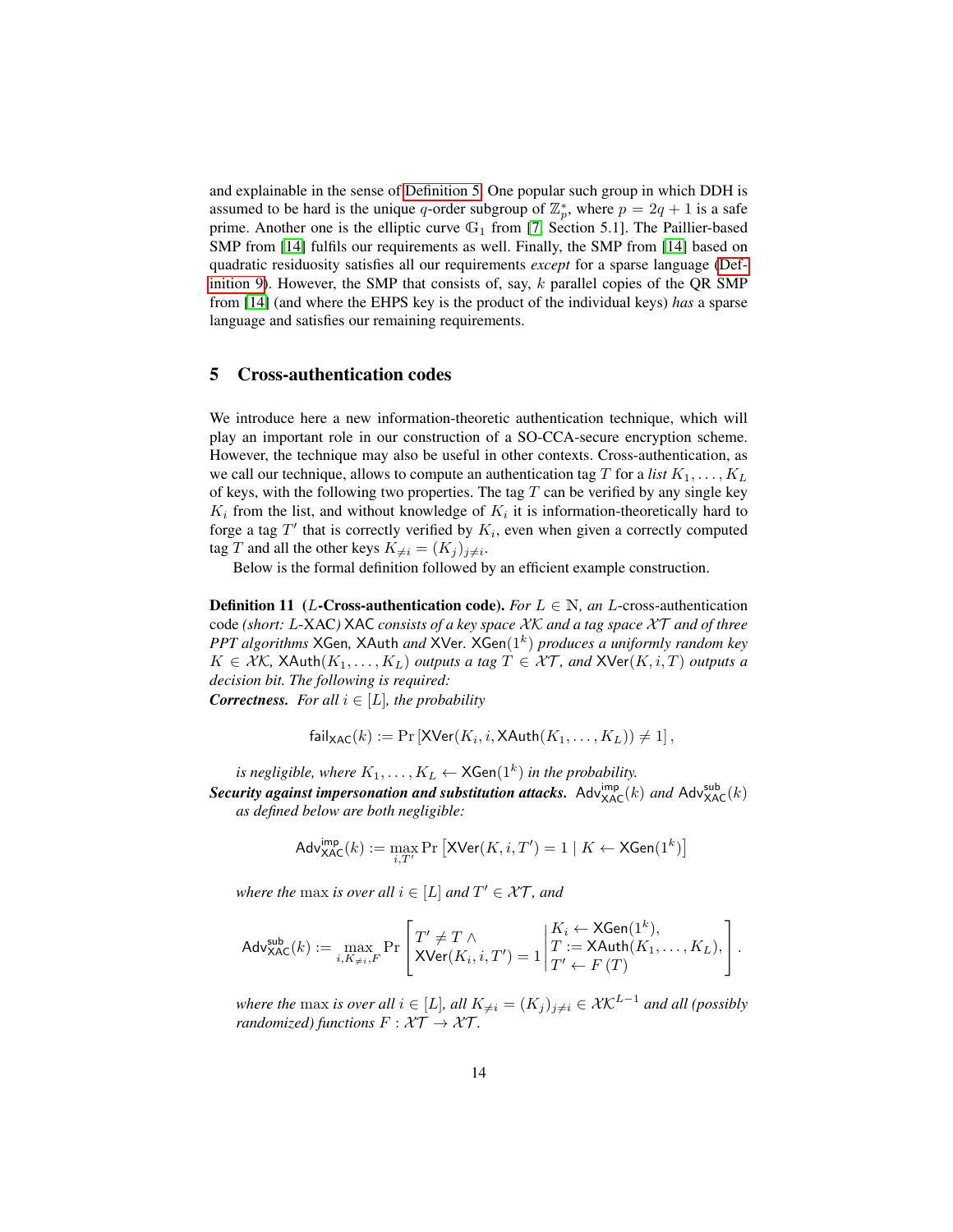Note that by taking  $\mathcal{R}_{XGen}$  as key space, instead of  $X\mathcal{K}$ , we may without loss of generality assume that  $XK$  is of the form  $XK = \{0,1\}^r$  (and XGen simply outputs its randomness).

**Example of a L-XAC.** Let F be a finite field of size q, where q depends on k (e.g.  $q =$ 2<sup>k</sup>). Set  $XK = \mathbb{F}^2$  and  $X\mathcal{T} = \mathbb{F}^L \cup \{\perp\}$ , and let XGen produce a random key in  $\mathcal{X} \mathcal{K} = \mathbb{F}^2$ . For  $K_1 = (a_1, b_1), \dots, K_L = (a_L, b_L) \in \mathcal{X} \mathcal{K}$ , the authentication tag  $T =$ XAuth $(K_1, \ldots, K_L)$  is given by the unique vector  $T = (T_0, \ldots, T_{L-1}) \in \mathbb{F}^L$  such that  $p_T(a_i) = b_i$  for  $i = 1, ..., L$ , where  $p_T(x) = T_0 + T_1x + ... + T_{L-1}x^{L-1} \in \mathbb{F}[x]$ . T can be computed efficiently by solving the linear equation system  $AT = B$ , where  $A \in \mathbb{F}^{L \times L}$  is the Vandermonde matrix whose *i*-th row is given by  $1, a_i, a_i^2, \ldots, a_i^{L-1}$ , and where  $B \in \mathbb{F}^L$  is the column vector with entries  $b_1, \ldots, b_L$ . If  $AT = B$  admits more than one or no solution, then T is set to  $\perp$  instead. For any  $T \in \mathcal{HT}$ ,  $K =$  $(a, b) \in \mathcal{X} \mathcal{K}$  and  $i \in [L]$ , the verification  $X \text{Ver}(K, i, T)$  outputs 1 if and only if  $T \neq \perp$ and  $p_T(a) = b$ .

Lemma 2. *The above* L*-XAC* XAC *satisfies:*

$$
\mathsf{fail}_{\mathsf{XAC}}(k) \leq \frac{L(L-1)}{2q} \ , \quad \mathsf{Adv}_{\mathsf{XAC}}^{\mathsf{imp}}(k) \leq \frac{1}{q} \quad \text{and} \quad \mathsf{Adv}_{\mathsf{XAC}}^{\mathsf{sub}}(k) \leq 2 \cdot \frac{L-1}{q} \ .
$$

*Proof. Correctness:* By construction,  $X\text{Ver}(K_i, i, \text{X}(A\text{uth}(K_1, \ldots, K_L)) = 1$  except if the Vandermonde matrix  $\bf{A}$  is singular. The Vandermonde determinant  $\det(\bf{A})$  is well known to be non-zero unless  $a_i = a_j$  for some  $i \neq j$ , where the latter happens with probability at most  $\frac{1}{2}L(L-1)/|\mathbb{F}|$ .

*Security against impersonation attack:* Consider an arbitrary but fixed  $T' \in \mathcal{XT}$ . If  $T' = \bot$  then  $X\text{Ver}(K, i, T) = 0$  for any choice of K and i. Else, if  $T' \in \mathbb{F}^L$ , then the probability (over the uniformly random choice of b) that  $p_{T}(a) = b$  is  $1/|\mathbb{F}|$ .

*Security against substitution attack:* Consider an arbitrary  $i \in [L]$ . For concreteness, but without loss of generality, we may assume  $i = L$ . We fix arbitrary values for  $K_1 = (a_1, b_1), \ldots, K_{L-1} = (a_{L-1}, b_{L-1})$ . We may assume those  $a_i$ 's to be pairwise distinct, since otherwise T will be  $\perp$  for any choice of  $K_L$  and then the probability of finding T' that is accepted by  $K_L$  is upper bounded by Adv $_{XAC}^{imp}(k)$ . We first slightly modify the computation of T as follows. Instead of setting T to  $\perp$  as soon as  $det(\mathbf{A}) = 0$ , we distinguish between the case where  $\mathbf{A}T = B$  has no solution and where it has multiple solutions for T. In the former case, T is still set to  $\perp$ , but in the latter,  $T$  is chosen uniformly at random from all the solutions. Note that this modification makes the computation of  $T$  randomized (at least in general), but the definition of Adv $_{XAC}^{sub}(k)$  still makes sense. This modification changes the value of Adv $_{XAC}^{sub}(k)$  by at most  $\varepsilon_{\text{multi}} = \Pr[\mathbf{A}T = B]$  has multiple solutions, where the probability is over the choice of  $K_L$ .

In the following argument, we consider the above modified version of XAC. The probability  $\mathsf{Adv}_{\mathsf{XAC}}^{\mathsf{sub}}(k)$  is upper bounded by the corresponding probability conditioned on  $T \neq \perp$  plus the probability that  $T = \perp$ . Since the latter probability equals  $\varepsilon_{\text{no}} =$  $Pr[AT = B$  has no solution, we can focus on the former while book-keeping the "error" accumulated so far:  $\varepsilon_{mult} + \varepsilon_{no} = \Pr[\det(\mathbf{A}) = 0] = \Pr[a_L \in \{a_1, \ldots, a_{L-1}\}] =$  $(L - 1)/|\mathbb{F}|$ . In the following argument, we consider an arbitrary  $T \neq \perp$ , and we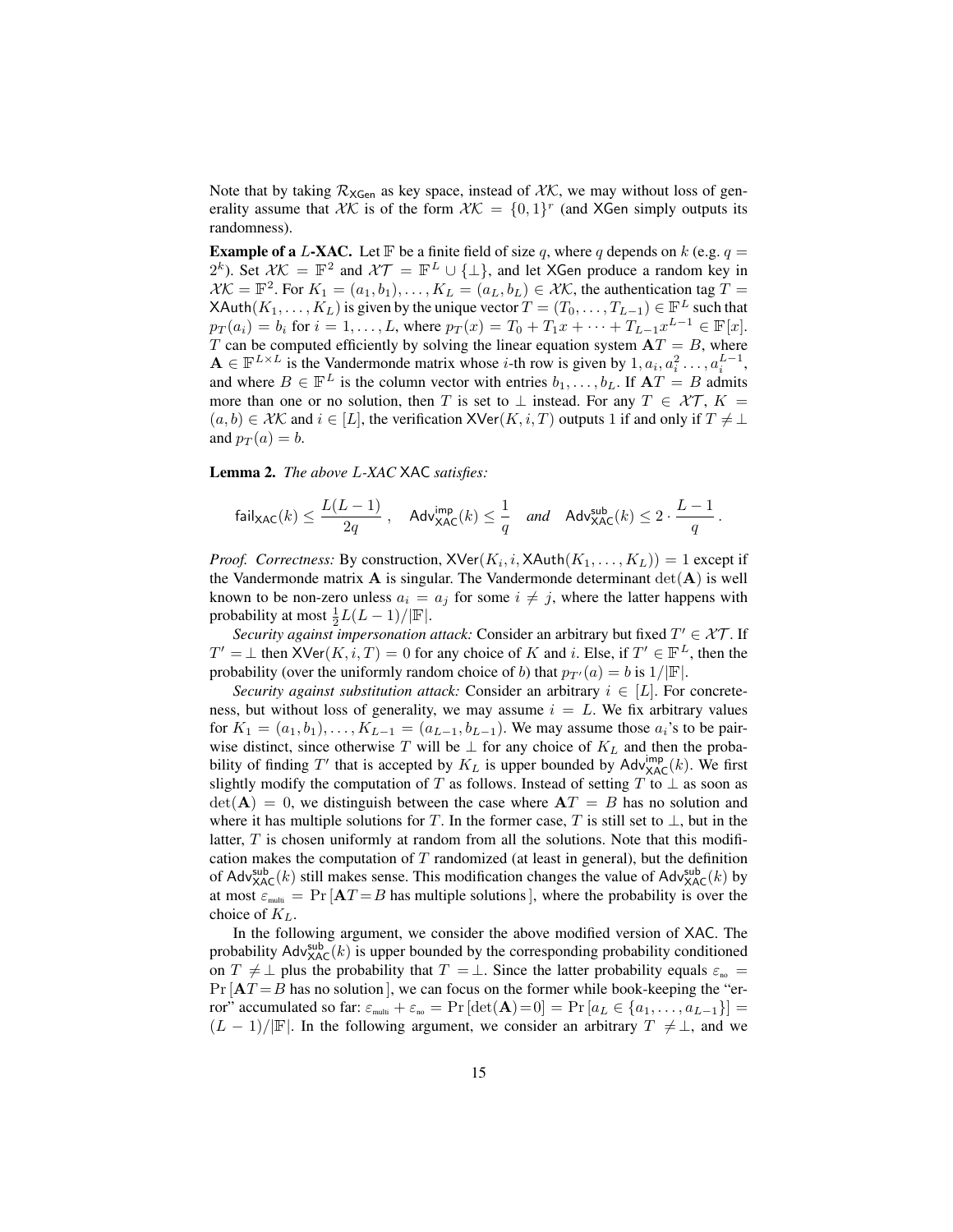consider the corresponding (conditional) probability distribution of  $K_L$ . It holds that  $K_L = (a_L, b_L)$  is uniformly distributed in  $\mathbb{F}^2$  subject to  $p_T(a_L) = b_L$ . This in particular implies that  $a<sub>L</sub>$  on its own is uniformly distributed. Consider now an arbitrary choice for  $T' \in \mathcal{KT}$  (computed from  $K_1, \ldots, K_{L-1}$  and  $T$ ).  $T'$  is required to be different from T, and we may assume that  $T' \neq \perp$ , since otherwise XVer $(K, L, T) = 0$ holds with certainty. By linearity,  $p_{T}(a_L) = b_L$  holds exactly if  $p_{T'-T}(a_L) = 0$ . However, by the Schwartz-Zippel lemma,  $p_{T'-T}(a_L) = 0$  holds with probability at most deg $(p_{T'-T}(x))/|\mathbb{F}| \leq (L-1)/|\mathbb{F}|$  for a uniformly random  $a_L \in \mathbb{F}$ . Taking into account  $\varepsilon_{multi}$  and  $\varepsilon_{no}$  from further up, this proves the claim.

# <span id="page-15-0"></span>6 Our NC-CCA secure scheme

**Ingredients.** For our encryption scheme with message space  $\{0,1\}^L$ , we need the following.

- 1. A hard subset membership problem SMP with sparse language  $\mathcal{L}_{\rho}$  and explainable ciphertexts  $\mathcal{X}_o$ .
- 2. A 2-universal extended hash proof system EHPS for SMP with tags  $\mathcal{T}_{\rho}$  and explainable keys  $\mathcal{K}_{\rho}$ .
- 3. A collision-resistant hash function H with domain  $(\mathcal{X}_{\rho})^L$  and range  $\mathcal{T}_{\rho}$ .
- 4. An *L*-cross-authentication code XAC with key space  $XK = K_\rho$  and tag space  $X\mathcal{T}$ .

From the remarks after Definition [10](#page-12-1) and [11](#page-13-0) it follows that the efficient samplability and explainability of  $K_{\rho}$  and the requirement on  $XK$  to coincide with  $K_{\rho}$  pose no real restriction. In fact, all of these ingredients exist under standard number-theoretic assumptions such as decisional Diffie-Hellman (DDH), decisional composite residuosity (DCR), and quadratic residuosity (QR).

**The scheme.** We define our encryption scheme  $NCCCA = (Gen, Enc, Dec)$  as follows: Gen(1<sup>k</sup>). Run  $\rho \leftarrow$  SysGen(1<sup>k</sup>),  $(hpk, hsk) \leftarrow$  HashGen( $\rho$ ) and H  $\leftarrow$  H. Return public key  $pk = (hpk, H)$  and secret key  $sk = (hsk, H)$ .

 $Enc(pk, M; R)$ . Parse  $pk = (hpk, H)$ ,  $M = (M_1, ..., M_L) \in \{0, 1\}^L$ , and  $R =$  $(W_i, R_i^X, R_i^K)_{i \in [L]} \in (\mathcal{R}_{\sf Sample} \times \mathcal{R}_{\sf Sample} \times \mathcal{R}_{\sf Sample})^L$ . For  $i \in [L],$  set

$$
X_i := \begin{cases} \textsf{Sample}(\mathcal{X}_\rho; R_i^X) \in \mathcal{X}_\rho & \text{if } M_i = 0 \\ \textsf{SampleL}(\mathcal{L}_\rho; W_i) \in \mathcal{L}_\rho & \text{if } M_i = 1 \end{cases},
$$

and compute  $t := H(X_1, \ldots, X_L)$ . Then, for  $i \in [L]$ , set the keys

$$
K_i := \begin{cases} \mathsf{Sample}(\mathcal{K}_\rho; R_i^K) & \text{if } M_i = 0 \\ \mathsf{PEval}(hpk, X_i, W_i, t) & \text{if } M_i = 1 \end{cases}
$$

and compute the tag  $T := \mathsf{X} \mathsf{Auth}(K_1, \ldots, K_L)$ . Return  $C = (X_1, \ldots, X_L, T)$ . Dec(sk, C). Parse sk = (hsk, H) and  $C = (X_1, \ldots, X_L, T) \in \mathcal{X}_{\rho}^L \times \mathcal{X} \mathcal{T}$ . Set  $t :=$  $H(X_1, \ldots, X_L)$ . For  $i \in [L]$ , let  $K_i := \text{hsk}(X_i, t)$ , and  $M_i := \text{XVer}(K_i, i, T)$ . Return  $M := (M_1, \ldots, M_L).$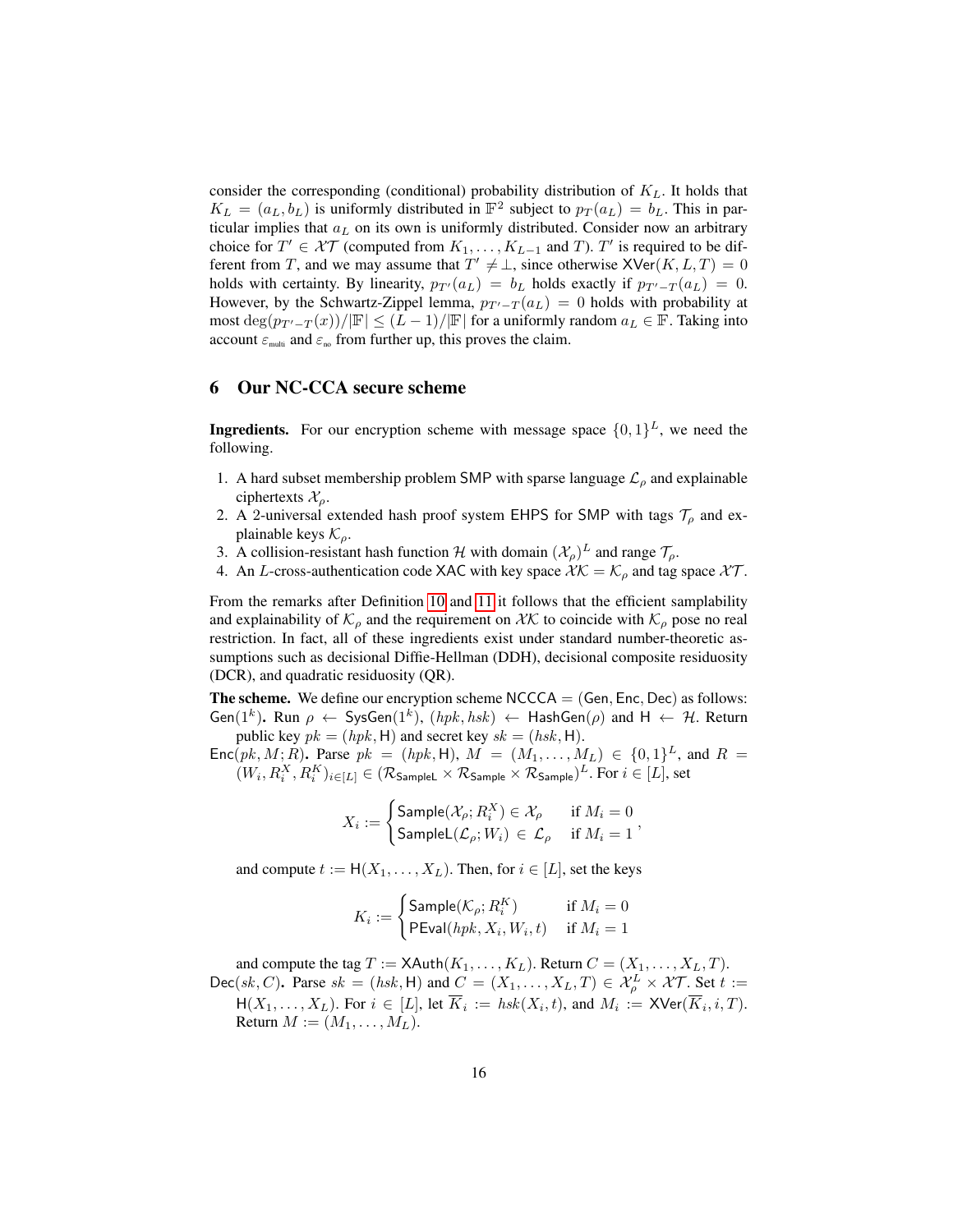Lemma 3 (Correctness of NCCCA). *For any* pk *in the range of* Gen*, any* M*, and any*  $C \leftarrow \text{Enc}(pk, M)$ *, we have*  $\text{Dec}(sk, C) = M$  *except with probability at most*  $L \cdot \max\{\mathsf{Adv}_{\mathsf{XAC}}^{\mathsf{imp}}(k), \mathsf{fail}_{\mathsf{XAC}}(k)\}.$ 

*Proof.* If  $M_i = 1$ , then  $K_i = \text{hsk}(X_i, t) = \text{PEval}(\text{hpk}, X_i, W_i, t) = K_i$  by completeness of EHPS, and so  $X\text{Ver}(K_i, i, T) = 1$  except with probability fail<sub>XAC</sub>(k) by correctness of XAC. On the other hand, for  $M_i = 0$ , EHPS's universality implies that  $\overline{K}_i = \text{hsk}(X^f, t)$  is uniformly random, even given  $pk$ , C, and M. Hence, the probability that  $XVer(\overline{K}_i, i, T) = 1$  is at most Adv<sup>imp</sup><sub>XAC</sub>(k). The statement follows by a union bound over  $i \in [L]$ .

Equivocable ciphertexts. As with our earlier scheme NCCPA, NCCCA has the property that 1-encryptions are equivocable. Specifically, we can construct a NC-CCA simulator  $S$  that proceeds as follows:

 $\sim$  On input (sim, pk, 1<sup>L</sup>) where pk is the public key (hpk, H), it generates an *equivocable* ciphertext of the form

<span id="page-16-0"></span>
$$
C = (X'_1, \dots, X'_L, T) = (\mathsf{SampleL}(\mathcal{L}_{\rho}; W'_1), \dots, \mathsf{SampleL}(\mathcal{L}_{\rho}; W'_L), T) \tag{4}
$$

for uniformly chosen  $W'_i \in \mathcal{R}_{SampleL}$  and  $T := X \text{Auth}(K'_1, \ldots, K'_L)$  with  $K'_i :=$  $PEval(hpk, X_i, W_i, t).$ 

- On input (open, M) for an arbitrary  $M \in \{0,1\}^L$ , such a C can be explained as an encryption of M by releasing  $R = (W_i, R_i^X, R_i^K)_{i \in [L]}$  with  $W_i = W'_i$  if  $M_i=1$ , and  $(R_i^X, R_i^K)=(\mathsf{Explain}(\mathcal{X}_{\rho}, X_i'), \mathsf{Explain}(\mathcal{K}_{\rho}, K_i'))$  if  $M_i=0.$ 

Our security proof shows that equivocated ciphertexts and their openings are indistinguishable from authentic ones, even given a decryption oracle.

## 7 Security analysis

Theorem 3 (NCCCA is NC-CCA secure). *There exists a simulator* S *such that for every adversary* A *there exists a subset membership distinguisher* D *and an adversary B on* H's collision resistance property such that  $time_D, time_B \approx time_A$  and

$$
\left|\mathsf{Adv}_{\mathsf{NCCCA},A,S}^{\mathsf{cca-nc}}(k)\right|\leq L\cdot\left|\mathsf{Adv}_{\mathsf{EHPS},D}^{\mathsf{sm}}(k)\right|+2L^{2}q\cdot\mathsf{Adv}_{\mathsf{XAC}}^{\mathsf{vac}}(k)+\mathsf{Adv}_{\mathsf{H},B}^{\mathsf{cr}}(k)+\frac{L(L-1)}{|\mathcal{L}_{\rho}|},
$$
\n(5)

where  $\text{Adv}_{\text{XAC}}^{\text{vac}}(k) = \max \{ \text{Adv}_{\text{XAC}}^{\text{sub}}(k), \text{Adv}_{\text{XAC}}^{\text{imp}}(k) \}$  and q is an upper bound on the *number of decryption queries* A *performs.*

Before going into the formal proof below, we briefly give a high-level description of the reasoning. The goal is to replace the challenge ciphertext by an equivocable ciphertext. We replace the challenge ciphertexts as follows, one-by-one for every  $X_m^*$  (that is not already in  $\mathcal{L}_{\rho}$ ) within every challenge ciphertext  $C^*$ . First, instead of choosing the corresponding key  $K_m^*$  at random whenever  $M_m = 0$ ,  $K_m^*$  is always computed as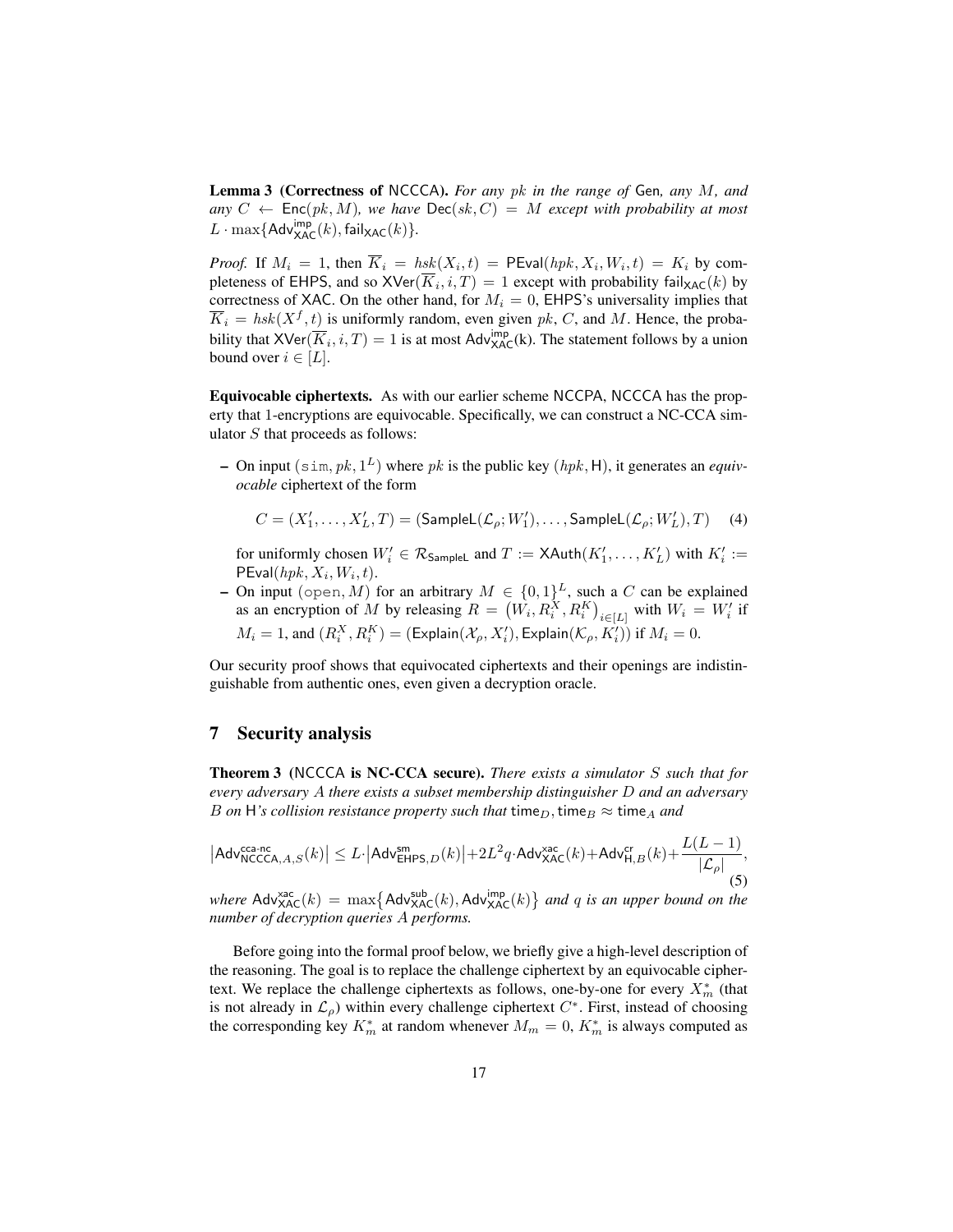HPS key  $K_m^* = \text{hsk}(X_m^*, t^*)$ . Next,  $X_m^* \notin \mathcal{L}_{\rho}$  is replaced by  $X_m^* \in \mathcal{L}_{\rho}$ , yielding an equivocable ciphertext.

We now briefly argue why these modifications do not (significantly) alter the adversary A's view. In order to argue that the modification to the choice of  $K_m^*$  does not change  $A$ 's view, it is crucial that  $A$  has no information on the HPS secret key  $hsk$ beyond the public key  $hpk$ . In order to guarantee this, we first slightly modify the decryption procedure Dec used to answer the decryption queries so that Dec does not make any use of  $\hbar s k$ : rather than verifying the XAC tag  $T_i$ , the decrypted message bit  $M_i$  is directly set to 0 whenever  $X_i \notin \mathcal{L}_\rho$ . By universality of the hash proof system and the security of XAC against impersonation attacks, it follows that this modification does not significantly change A's view. Note that with this modified decryption procedure, the resulting game is not efficient anymore, but this fine for arguing that choosing  $K_m^*$  as HPS key instead of random does not change A's view, since this is an information-theoretic argument. However, this step would be a problem for justifying the switch from  $X_m^* \notin \mathcal{L}_{\rho}$  to  $X_m^* \in \mathcal{L}_{\rho}$ . Therefore, before doing the latter switch, the modified decryption procedure is replaced again by the original procedure Dec. Again, this change to the decryption procedure can be argued to have little effect on  $A$ 's view by universality of the hash proof system and security of XAC. However, in this case things are slightly more subtle because if  $X_i = X_m^*$  and  $t = t^*$ , then A now knows an XAC tag that is verified by the HPS key  $K_i = \frac{h s k(X_i, t)}{h}$ , namely  $T^*$ . But if indeed  $t = t^*$  then the collision resistance of H ensures that A has to submit a *different* XAC tag. Hence security against substitution attacks of XAC ensures that the tag will be rejected. Thus both decryption processes decrypt to the same message bit and are hence indistinguishable.

*Proof.* We proceed in a series of games. Generally, we will denote the output of Game  $i$  by  $out_i$ .

**Game**  $-2$  is the original real experiment  $Exp_{NCCCA, A}^{cca-nc-real}$ . By definition,

<span id="page-17-0"></span>
$$
\Pr\left[out_{-2} = 1\right] = \text{Exp}_{NCCCA,A}^{\text{cca-nc-real}}(k). \tag{6}
$$

Let  $M^* = (M_1^*, \ldots, M_\ell^*)$  denote the message chosen by  $A; C^*$  be the challenge ciphertext handed to A; and  $C^{\bar{j}}$  be A's j-th decryption query. Write  $C^* = (X_1^*, \ldots, X_L^*, T^*)$ ,  $C^j = (X_1^j, \dots, X_L^j, T^j)$ , and similarly for the variables  $t^*, K_i^j$ , etc. Without loss of generality, we assume that A always makes  $q = q(k)$  decryption queries.

In Game  $-1$ , we abort the experiment (with output 1) as soon as  $X_i^* = X_{i'}^*$  for some distinct  $i, i' \in [L]$ . A counting argument and a union bound show

<span id="page-17-1"></span>
$$
|\Pr\left[out_{-1} = 1\right] - \Pr\left[out_{-2} = 1\right]| \le \frac{L(L-1)}{|\mathcal{L}_{\rho}|}.\tag{7}
$$

In Game 0, we abort the experiment (with output 1) as soon as  $\tilde{A}$  submits a decryption query  $C^j$  with

$$
t^j = \mathsf{H}(X_1^j, \dots, X_L^j) = (X_1^*, \dots, X_L^*) = t^*
$$

for some  $\ell$ . A straightforward reduction shows that

<span id="page-17-2"></span>
$$
Pr\left[out_0 = 1\right] - Pr\left[out_{-1} = 1\right] = Adv_{\mathcal{H},B}^{cr}(k)
$$
\n(8)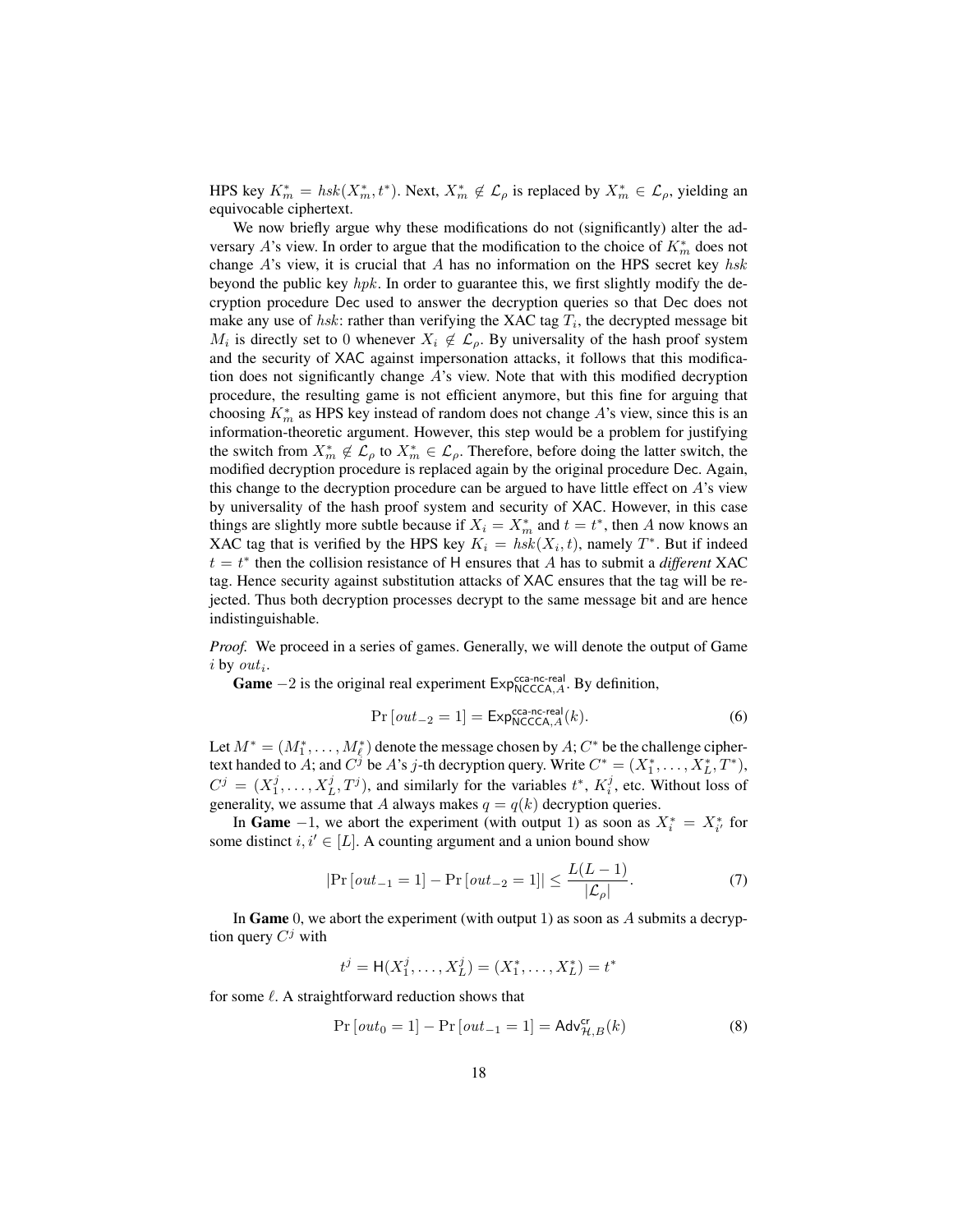for a suitable  $B$  that simulates Game  $0.<sup>9</sup>$  $0.<sup>9</sup>$  $0.<sup>9</sup>$ 

From Game  $0$  up to Game  $L$ , we will stepwise replace the challenge ciphertext  $C^*$  with an equivocable ciphertext of the form [\(4\)](#page-16-0). Specifically, Game m with  $0 \leq$  $m \leq L$  coincides with **Game** 0 except that  $X_i^*$  and  $K_i^*$  with  $i \leq m$  are computed as  $X_i^* := \mathsf{SampleL}(\mathcal{L}_\rho; W_i^*) \in \mathcal{L}_\rho$  and  $K_i^* := \mathsf{PEval}(hpk, X_i^*, W_i^*, t)$ , no matter what  $M_i^*$  is, and  $X_i^*$  is opened suitably to  $M_i^*$  as explained at the end of Section [6.](#page-15-0) Looking ahead, we point out that the final Game  $L$ , in which  $C^*$  is equivocable, is identical to the ideal experiment  $\mathsf{Exp}^{\mathsf{cca-nc-ideal}}_{\mathsf{NCCCA},S}$  for the simulator S described earlier. We now show indistinguishability between Games m and  $m + 1$  for any  $0 \le m \le L - 1$ . We do this in several steps.

**Game**  $m.1$  is identical to **Game**  $m$  above.

In Game  $m.2$ , we slightly modify the decryption oracle. Recall that from each EHPS ciphertext  $X_i$  of a decryption query C, a key  $K_i = \text{hsk}(X_i, t)$  is computed and  $M_i := \mathsf{XVer}(K_i, i, T)$  is returned. We change this to  $M_i := 0$  iff  $X_i$  is inconsistent in the sense of  $X_i \notin \mathcal{L}_{\rho}$ . (Note that this makes Game m.2 inefficient.)

Let bad $_{m,i,1}$  denote the event that in Game  $m.1$ , there is a EHPS ciphertext  $X_i$  in some  $C^j$  that is inconsistent in the sense  $X_i \notin \mathcal{L}_\rho$ , but  $X\text{Ver}(\overline{K}_i, i, T) = 1$ . Let bad $m, n$ be the corresponding event in Game  $m.2$ . By construction, it holds that Game  $m.1$  and Game  $m.2$  are identical as long as the respective events bad<sub>m.1</sub> and bad<sub>m.2</sub> do not occur, and  $Pr[bad_{m,1}] = Pr[bad_{m,2}]$ . We postpone the proof of the following claim:

**Lemma 4.**  $Pr[\mathsf{bad}_{m.2}] \leq Lq \cdot \mathsf{Adv}_{\mathsf{XAC}}^{\mathsf{imp}}(k).$ 

It follows that

<span id="page-18-1"></span>
$$
|\Pr\left[\text{out}_{m.2} = 1\right] - \Pr\left[\text{out}_{m.1} = 1\right]| \le \Pr\left[\text{bad}_{m.2}\right] \le Lq \cdot \text{Adv}_{\text{XAC}}^{\text{imp}}(k). \tag{9}
$$

Note that the adversary's view in Game  $m.2$  depends only on  $hpk$ . Namely, while the experiment uses hsk to decrypt consistent EHPS ciphertexts efficiently, by completeness of EHPS, this does not release any information on hsk beyond hpk.

In Game  $m.3$ , instead of choosing  $K_m^* \in \mathcal{K}_{\rho}$  uniformly, using Sample, if  $M_m^* = 0$ , we compute

<span id="page-18-3"></span>
$$
K_m^* := \mathit{hsk}(X_m^*, t^*)
$$

as in a hypothetical decryption of  $C^*$ . (Later, if  $C^*$  is to be opened,  $K_m^*$  is explained as being randomly through Sample $(\mathcal{K}_{\rho})$ , using coins Explain $(\mathcal{K}_{\rho}, K_{m}^{*})$ .) Since the only information about hsk beyond hpk is released while computing  $K_m^*$ , the universality of EHPS guarantees that  $K_m^*$  looks uniform. Concretely,

<span id="page-18-2"></span>
$$
Pr[out_{m.3} = 1] = Pr[out_{m.2} = 1].
$$
\n(10)

In Game  $m.4$ , we reverse the changes from Game  $m.2$ . That is, decryption does not set  $M_i := 1$  iff  $X_i \in \mathcal{L}_{\rho}$ , but again computes  $M_i := \mathsf{XVer}(\overline{K}_i, i, T)$ . Note that this makes Game m.4 efficient again.

Let bad<sub>m.3</sub> denote the event that in Game m.3, there is a EHPS ciphertext  $X_i$  in some  $C^j$  that is inconsistent in the sense  $X_i \notin \mathcal{L}_{\rho}$ , but  $X\text{Ver}(\overline{K}_i, i, T) = 1$ . Let bad $_{m, 4}$ 

<span id="page-18-0"></span> $9$  If H is only *target* collision resistant, a reduction with a multiplicative loss of  $q$  can be conducted.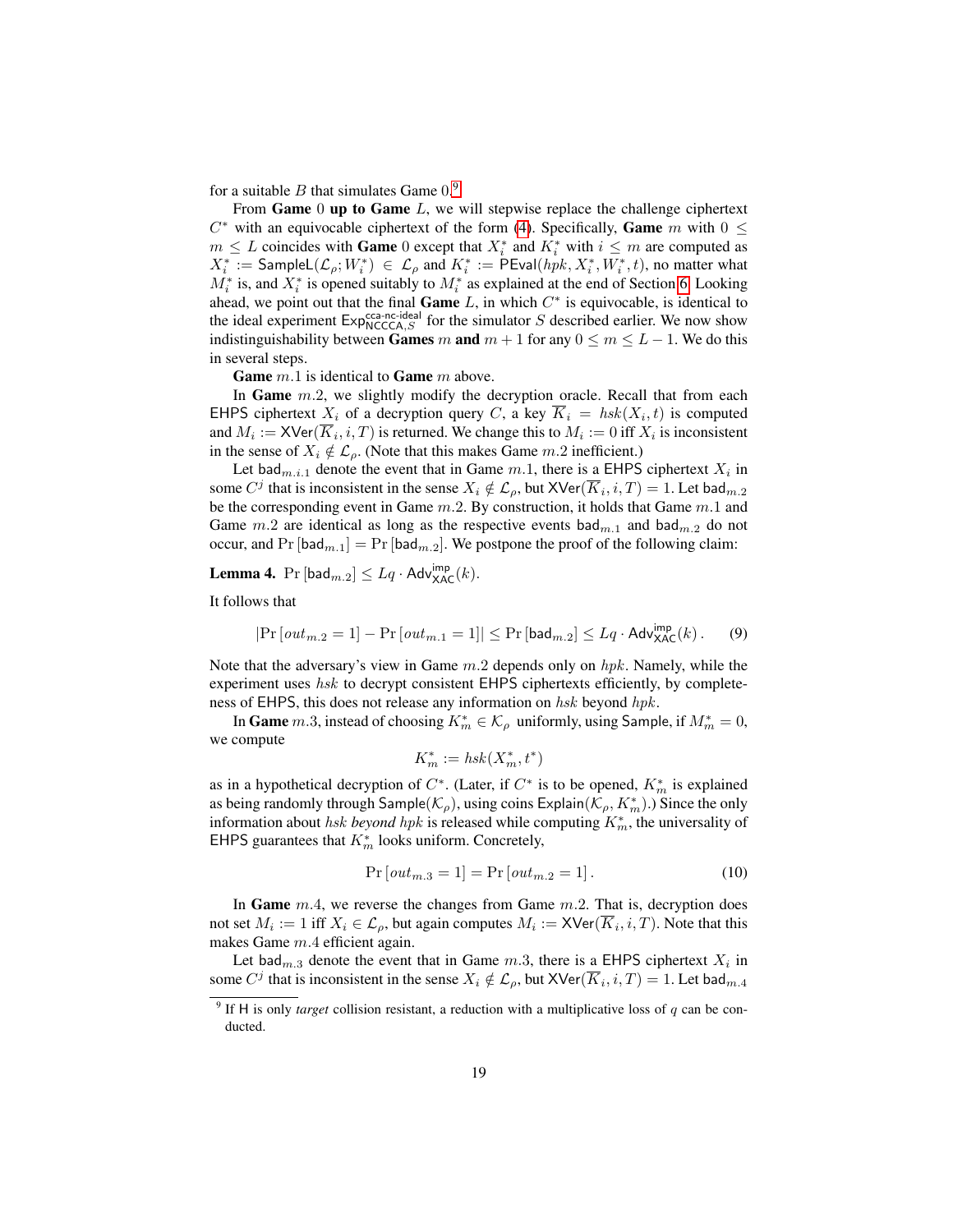be the corresponding event in Game  $m.4$ . Similar to above, it holds that Game  $m.3$ and Game  $m.4$  are identical as long as the respective events bad<sub>m.3</sub> and bad<sub>m.4</sub> do not occur, and  $Pr[bad_{m,3}] = Pr[bad_{m,4}]$ . We postpone the proof of the following claim:

**Lemma 5.**  $Pr[\mathsf{bad}_{m.3}] \leq Lq \cdot \max\{\mathsf{Adv}_{\mathsf{XAC}}^{\mathsf{sub}}(k), \mathsf{Adv}_{\mathsf{XAC}}^{\mathsf{imp}}(k)\}.$ 

Writing  $Adv_{\text{XAC}}^{\text{vac}}(k) := \max \left\{ Adv_{\text{XAC}}^{\text{sub}}(k), Adv_{\text{XAC}}^{\text{imp}}(k) \right\}$ , it follows that

<span id="page-19-4"></span><span id="page-19-0"></span>
$$
|\Pr\left[\text{out}_{m.4}=1\right]-\Pr\left[\text{out}_{m.3}=1\right]|\leq\Pr\left[\text{bad}_{m.3}\right]\leq Lq\cdot\text{Adv}_{\text{XAC}}^{\text{vac}}(k). \tag{11}
$$

In Game  $m.5$ , we do not sample a random  $X_m^* \leftarrow \mathcal{X}_\rho$  if  $M_m^* = 0$ , but instead a consistent  $X_m^* \in \mathcal{L}_\rho$ . Concretely, the experiment always runs  $X_m^* \leftarrow$  SampleL $(\mathcal{L}_\rho; W_m^*)$ . (Later, if  $C^*$  is to be opened,  $X_m^*$  is explained as being randomly through Sample $(\mathcal{X}_\rho)$ , using random coins  $\textsf{Explain}(\mathcal{X}_p, X_m^*)$ .) Since Game  $m.4$  is again efficient, we can use the subset membership assumption to obtain

<span id="page-19-1"></span>
$$
\frac{1}{L} \sum_{m \in [L]} (\Pr\left[out_{m.5} = 1\right] - \Pr\left[out_{m.4} = 1\right]) = \mathsf{Adv}_{\mathsf{EHPS},D}^{\mathsf{sm}}(k) \tag{12}
$$

for a suitable D that guesses m uniformly and simulates Game  $m.4$ , resp. Game  $m.5$ , (implicitly) depending on its challenge.

Because  $K_m^* = \hbar sk(X_m^*, t^*) = \textsf{PEval}(\hbar pk, C_m^*, W_m^*, t^*)$  in Game  $m.5$ , Game  $m.5$ is nothing but a reformulation of Game  $m + 1$ . Hence, summing up [\(9,](#page-18-1)[10,](#page-18-2)[11,](#page-19-0)[12\)](#page-19-1) over  $m \in [L]$  yields

<span id="page-19-2"></span>
$$
|\Pr\left[\text{out}_L=1\right] - \Pr\left[\text{out}_0=1\right]| \le L \cdot \left|\text{Adv}_{\text{EHPS},D}^{\text{sm}}(k)\right| + 2L^2 q \cdot \text{Adv}_{\text{XAC}}^{\text{vac}}(k). \tag{13}
$$

It is left to observe that in **Game** L, the experiment is exactly that of  $Exp_{NCCCA,S}^{so-ideal}$  for the NC-CCA simulator  $S$  described earlier. Therefore,

<span id="page-19-3"></span>
$$
\Pr\left[\text{Exp}_{\text{NCCCA},S}^{\text{so-ideal}}(k) = 1\right] = \Pr\left[\text{out}_{L} = 1\right].\tag{14}
$$

Combining [\(6](#page-17-0)[,7](#page-17-1)[,8](#page-17-2)[,13](#page-19-2)[,14\)](#page-19-3) finishes the proof.

We catch up with the proofs of the two technical lemmas:

*Proof (of [Lemma 4\)](#page-18-3)*. Let bad<sub>m.2.j,i</sub> denote the event that in Game  $m.2$ , the EHPS ciphertext  $X_i$  in some  $C^j$  is inconsistent in the sense  $X_i \notin \mathcal{L}_\rho$ , but XVer $(\overline{K}_i^j)$  $i$ ,  $i, T^j$ ) = 1. Note bad $_{m.2}=\bigvee_{(j,i)\in [q]\times [L]}$  bad $_{m.2.j.i.}$ 

Fix  $(j, i) \in [q] \times [L]$ . If  $X_i^j \notin \mathcal{L}_\rho$ , universality of EHPS implies that  $\overline{K}_i^j =$  $hsk(X_i^j, t^j)$  is uniformly random and independent of A's view. (Recall that A's view in Game  $m.2$  depends only on  $hpk.$ ) Hence

$$
\Pr\left[\mathsf{bad}_{m.2.j.i}\right] \leq \mathsf{Adv}_{\mathsf{XAC}}^{\mathsf{imp}}(k),
$$

and a union bound over  $i$  and  $i$  shows the claim.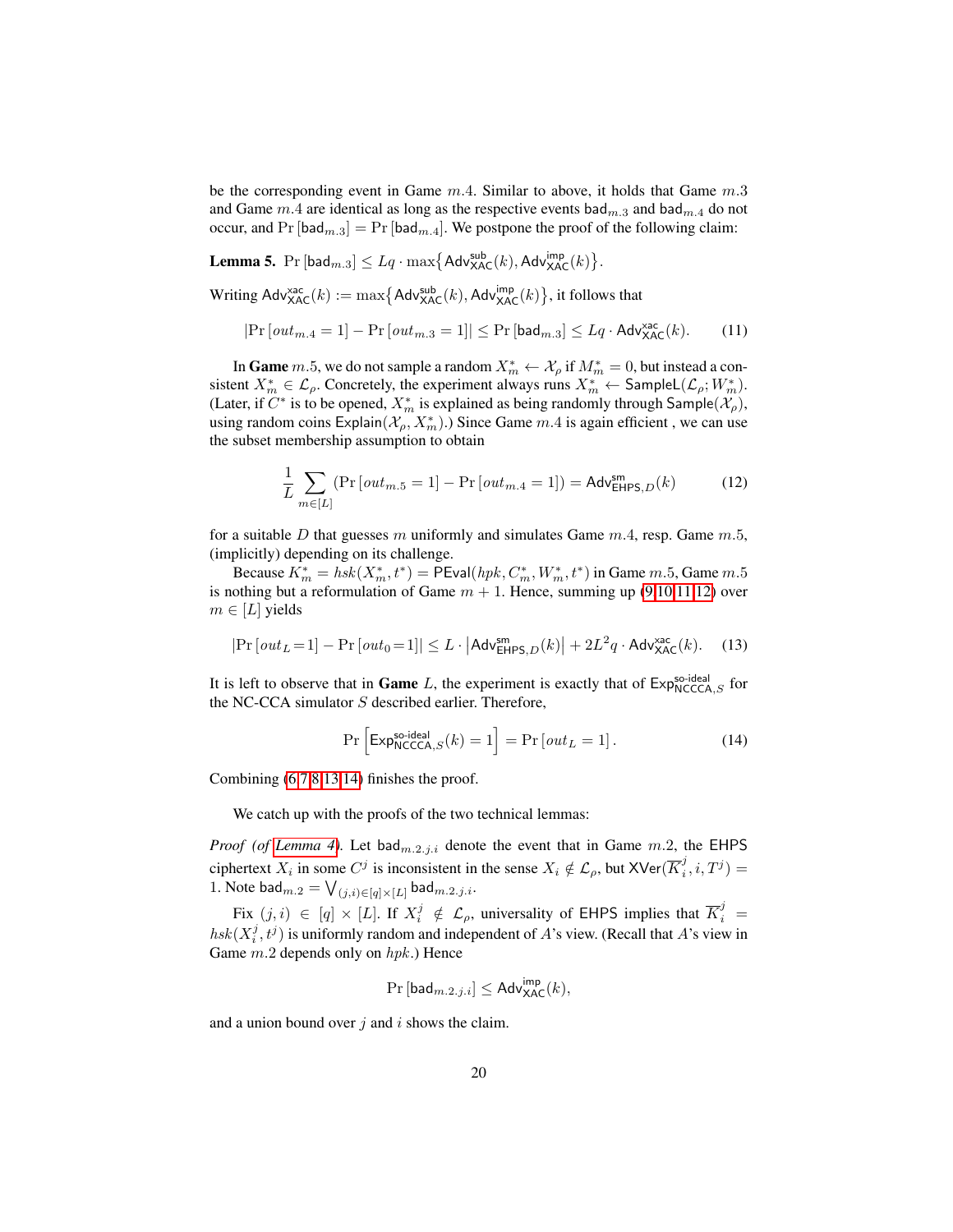*Proof (of [Lemma 5\)](#page-19-4)*. Let bad<sub>m.3.j.i</sub> denote the event that in Game m.3, the EHPS ciphertext  $X_i$  in some  $C^j$  is inconsistent in the sense  $X_i \notin \mathcal{L}_\rho$ , but XVer $(\overline{K}_i^j)$  $i$ ,  $i, T^j$ ) = 1. Note bad $_{m.3} = \bigvee_{(j,i) \in [q] \times [L]}$  bad $_{m.3.j.i.}$ 

Fix  $(j, i) \in [q] \times [L]$ . We may assume that  $X_i^j \notin L_\rho$  (as necessary for bad<sub>m.3.j.i</sub>). Suppose first that  $(X_i^j, t^j) \neq (X_m^*, t^*)$ . Recall that A's information on hsk in Game m.3 is restricted to hpk and  $K_m^* = \text{hsk}(X_m^*, t^*)$ . Thus, EHPS's 2-universality implies that  $\overline{K}_i^j = \text{hsk}(X_i^j, t^j)$  is uniformly random and independent of A's view. By XAC's security against impersonation attacks,

<span id="page-20-7"></span>
$$
\Pr\left[\text{bad}_{m.3,j.i} \mid (X_i^j, t^j) \neq (X_m^*, t^*)\right] \le \text{Adv}_{\text{XAC}}^{\text{imp}}(k). \tag{15}
$$

Now suppose  $(X_i^j, t^j) = (X_m^*, t^*)$ . By our changes in Games 0 and 1, we may assume that  $(X_i^j)_{i' \in [L]} = (X_i^*)_{i' \in [L]}$ , so that necessarily  $m = i$  and  $\overline{K}_i^j = K_i^* =$  $hsk(X_i^*, t^*)$ . Furthermore, for the decryption query to be valid,  $T^j \neq T^*$  has to hold. EHPS's universality implies that  $K_i^* = \text{hsk}(X_i^*, t^*)$  is uniformly distributed and the only information A has on  $K_i^*$  is  $T^*$ . By XAC's security against substitution attacks,

<span id="page-20-8"></span>
$$
\Pr\left[\text{bad}_{m.3,j,m} \mid (X_i^j, t^j) = (X_m^*, t^*)\right] \le \text{Adv}_{\text{XAC}}^{\text{sub}}(k). \tag{16}
$$

A union bound and summing up [\(15,](#page-20-7)[16\)](#page-20-8) shows the inequality part of the lemma. The equality part follows by noting  $Pr[bad_{m,3}] = Pr[bad_{m,4}]$ , as in the proof of [Lemma 4.](#page-18-3)

Acknowledgements. This work was initiated at the Securing Cyberspace Reunion Conference in 2009; we thank IPAM and the conference organizers for their hospitality. We are also grateful to the anonymous referees for helpful comments.

Note: The views and conclusions contained in this document are those of the authors and should not be interpreted as representing the official policies, either expressed or implied, of the US Army Research Laboratory, the US Government, the UK Ministry of Defense, or the UK Government.

## References

- <span id="page-20-0"></span>[1] D. Beaver and S. Haber. Cryptographic protocols provably secure against dynamic adversaries. In *EUROCRYPT'92*, LNCS 658, pp. 307–323. Springer, 1992.
- <span id="page-20-4"></span>[2] M. Bellare, A. Desai, D. Pointcheval, and P. Rogaway. Relations among notions of security for public-key encryption schemes. In *CRYPTO'98*, *LNCS* 1462, pp. 26–45. Springer, 1998.
- <span id="page-20-1"></span>[3] M. Bellare, D. Hofheinz, and S. Yilek. Possibility and impossibility results for encryption and commitment secure under selective opening. In *EUROCRYPT 2009*, *LNCS* 5479, pp. 1– 35. Springer, 2009.
- <span id="page-20-3"></span>[4] M. Bellare, B. Waters, and S. Yilek. Identity-based encryption secure under selective opening attack. Manuscript, 2010.
- <span id="page-20-2"></span>[5] M. Bellare and S. Yilek. Encryption Schemes Secure under Selective Opening Attack. Cryptology ePrint Archive, Report 2009/101, 2009.
- <span id="page-20-5"></span>[6] M. Blum and S. Micali. How to generate cryptographically strong sequences of pseudorandom bits. *SIAM Journal on Computing*, 13(4):850–864, 1984.
- <span id="page-20-6"></span>[7] D. Boneh and M. K. Franklin. Identity-based encryption from the Weil pairing. In *CRYPTO 2001*, LNCS 2139, pp. 213–229. Springer, 2001.